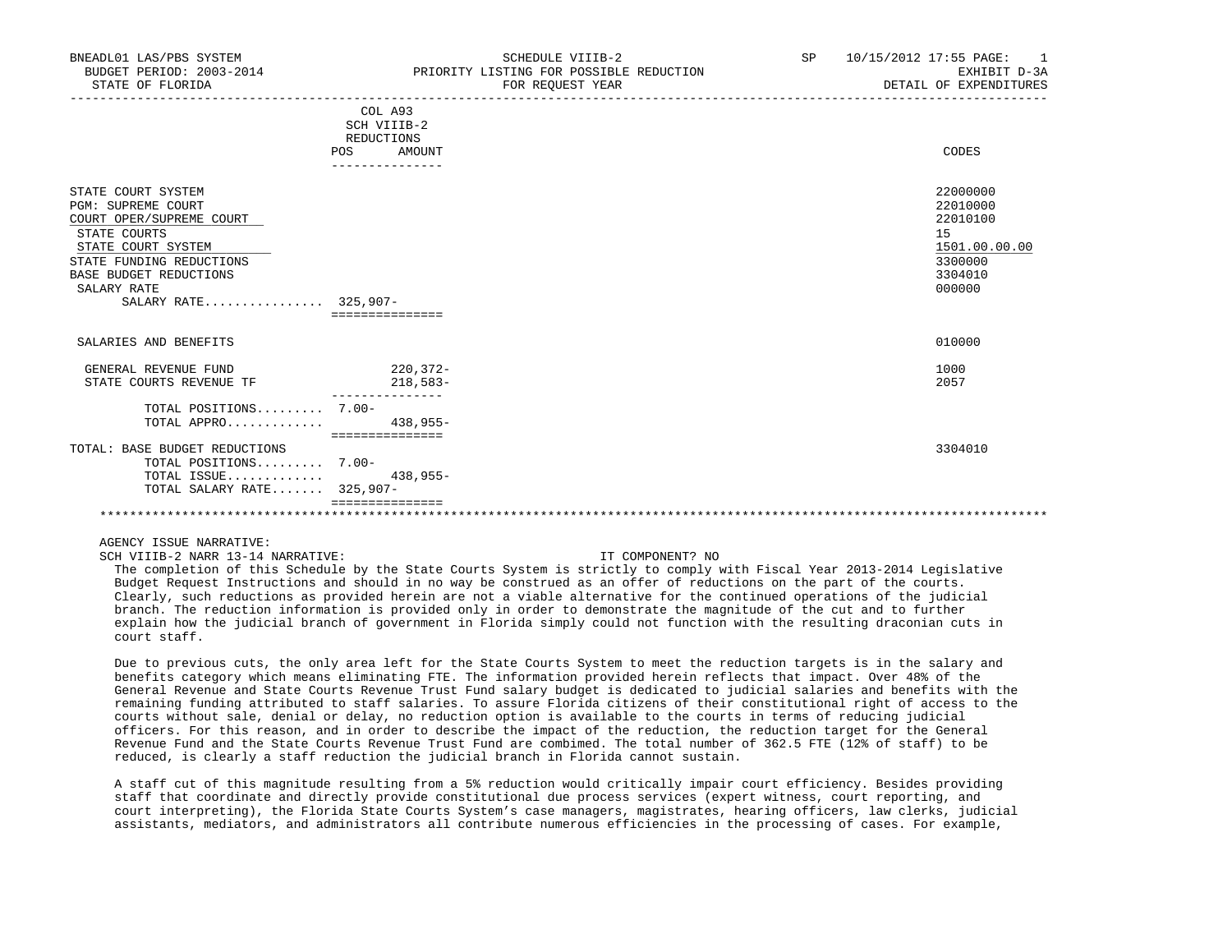|                          |            | - --- -- <del>-</del> --- - ----- |               |
|--------------------------|------------|-----------------------------------|---------------|
|                          | REDUCTIONS | COL A93<br>SCH VIIIB-2            |               |
|                          | <b>POS</b> | AMOUNT                            | CODES         |
|                          |            | . - - - - - - - - - - - -         |               |
| STATE COURT SYSTEM       |            |                                   | 22000000      |
| PGM: SUPREME COURT       |            |                                   | 22010000      |
| COURT OPER/SUPREME COURT |            |                                   | 22010100      |
| STATE COURTS             |            |                                   | 15            |
| STATE COURT SYSTEM       |            |                                   | 1501.00.00.00 |
| STATE FUNDING REDUCTIONS |            |                                   | 3300000       |
| BASE BUDGET REDUCTIONS   |            |                                   | 3304010       |

 as one circuit judge noted regarding the effect of reduced case managers on pro se litigants: "The first thing is we can't help them. There is confusion and the wrong things are filed. So there are delays and additional costs." For the appellate courts, a district court of appeal chief judge noted that further staff reductions could mean delays in terms of years or even decades in the disposition of cases.

 The negative impact of further reducing court staff extends much further than the civil case backlog and economic losses. As stated in a report issued in August, 2011 by the American Bar Association Task Force on Preservation of the Justice System: "When there is a general sense of order and justice, the court systems are taken for granted. When they begin to fail, faith in the entire system of government deteriorates The court crisis affects more than the justice system. It compromises citizen's faith in our government."

 Again, strictly in order to comply with the Legislative Budget Request instructions, the reduction targets are shown in this Schedule and the impact on FTE is also provided. The methodology for reaching the FTE reductions was to divide the reduction target by the average salary in each budget entity to determine the number of FTE's that would need to be cut to meet the target. (The average salary calculation excluded judicial and constitutional positions.) The Grants and Donations Trust Fund reduction (\$15,967) has been removed from the trust fund target reduction as these funds are restricted by the grantors.

 Please see companion issue # 3304010 also filed in Budget Entity 22010200, Program Component 1602.00.00.00; Budget Entities 22100600, 22300100, and 22300200, Program Component 1501.00.00.00; and Budget Entity 22350100, Program Component 1601.00.00.00.

|                                           | FTE.     | BASE RATE  | ADDITIVES | BENEFITS   | SUBTOTAL         | LAPSE<br>° | LAPSED SALARIES<br>AND BENEFITS |
|-------------------------------------------|----------|------------|-----------|------------|------------------|------------|---------------------------------|
| A93 - SCH VIIIB-2 REDUCTIONS              |          |            |           |            |                  |            |                                 |
| CHANGES TO CURRENTLY AUTHORIZED POSITIONS |          |            |           |            |                  |            |                                 |
| P101 PROPOSED CLASS CODE                  |          |            |           |            |                  |            |                                 |
| C1001 001                                 | $3.50 -$ | $163.746-$ |           | $56.626 -$ | $220,372 - 0.00$ |            | $220, 372 -$                    |
| C1002 001                                 | $3.50 -$ | $162.161-$ |           | $56.422 -$ | 218,583-         | 0.00       | $218,583-$                      |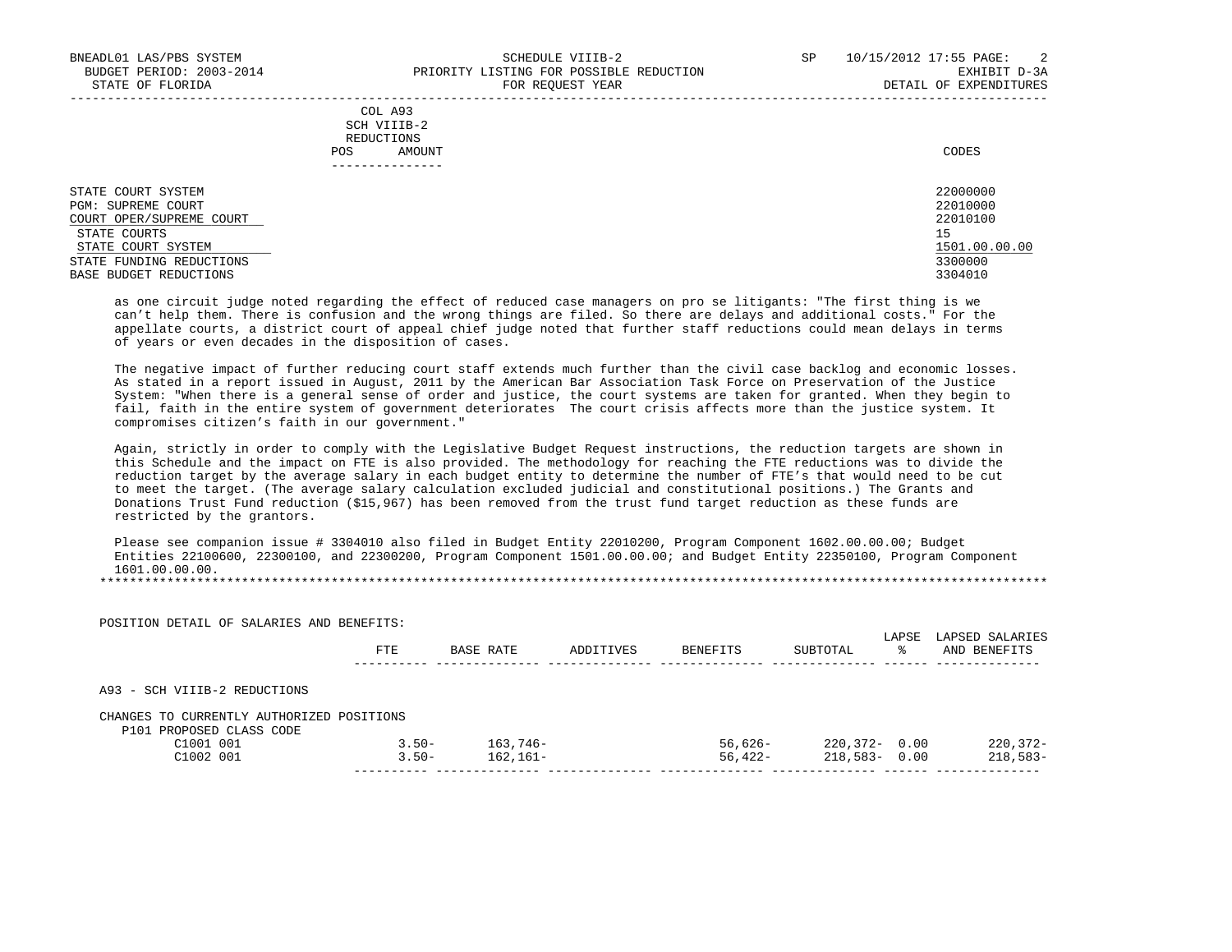| BNEADL01 LAS/PBS SYSTEM<br>BUDGET PERIOD: 2003-2014<br>STATE OF FLORIDA                                                                                                 |                          |                                         |           |                    | SCHEDULE VIIIB-2<br>PRIORITY LISTING FOR POSSIBLE REDUCTION<br>FOR REQUEST YEAR |                     |   | SP 10/15/2012 17:55 PAGE:<br>3<br>EXHIBIT D-3A<br>DETAIL OF EXPENDITURES      |
|-------------------------------------------------------------------------------------------------------------------------------------------------------------------------|--------------------------|-----------------------------------------|-----------|--------------------|---------------------------------------------------------------------------------|---------------------|---|-------------------------------------------------------------------------------|
|                                                                                                                                                                         | REDUCTIONS<br><b>POS</b> | COL A93<br>SCH VIIIB-2<br>AMOUNT        |           |                    |                                                                                 |                     |   | CODES                                                                         |
| STATE COURT SYSTEM<br><b>PGM: SUPREME COURT</b><br>COURT OPER/SUPREME COURT<br>STATE COURTS<br>STATE COURT SYSTEM<br>STATE FUNDING REDUCTIONS<br>BASE BUDGET REDUCTIONS |                          |                                         |           |                    |                                                                                 |                     |   | 22000000<br>22010000<br>22010100<br>15<br>1501.00.00.00<br>3300000<br>3304010 |
| POSITION DETAIL OF SALARIES AND BENEFITS:                                                                                                                               |                          | FTE                                     | BASE RATE |                    | ADDITIVES BENEFITS                                                              | SUBTOTAL            | ႜ | LAPSE LAPSED SALARIES<br>AND BENEFITS                                         |
| A93 - SCH VIIIB-2 REDUCTIONS                                                                                                                                            |                          |                                         |           |                    |                                                                                 |                     |   |                                                                               |
| CHANGES TO CURRENTLY AUTHORIZED POSITIONS                                                                                                                               |                          |                                         |           |                    |                                                                                 |                     |   |                                                                               |
| TOTALS FOR ISSUE BY FUND<br>1000 GENERAL REVENUE FUND<br>2057 STATE COURTS REVENUE TF                                                                                   |                          |                                         |           |                    |                                                                                 |                     |   | $220, 372 -$<br>$218,583-$                                                    |
|                                                                                                                                                                         |                          |                                         |           | $7.00 - 325,907 -$ |                                                                                 | $113,048-$ 438,955- |   | --------------<br>438,955-<br>==============                                  |
| TOTAL: STATE COURT SYSTEM<br>BY FUND TYPE<br>GENERAL REVENUE FUND<br>TRUST FUNDS                                                                                        |                          | 220,372-<br>218,583-<br>_______________ |           |                    |                                                                                 |                     |   | 1501.00.00.00<br>1000<br>2000                                                 |
| TOTAL POSITIONS 7.00-<br>TOTAL PROG COMP<br>TOTAL SALARY RATE $325,907-$                                                                                                |                          | $438,955-$                              |           |                    |                                                                                 |                     |   |                                                                               |

===============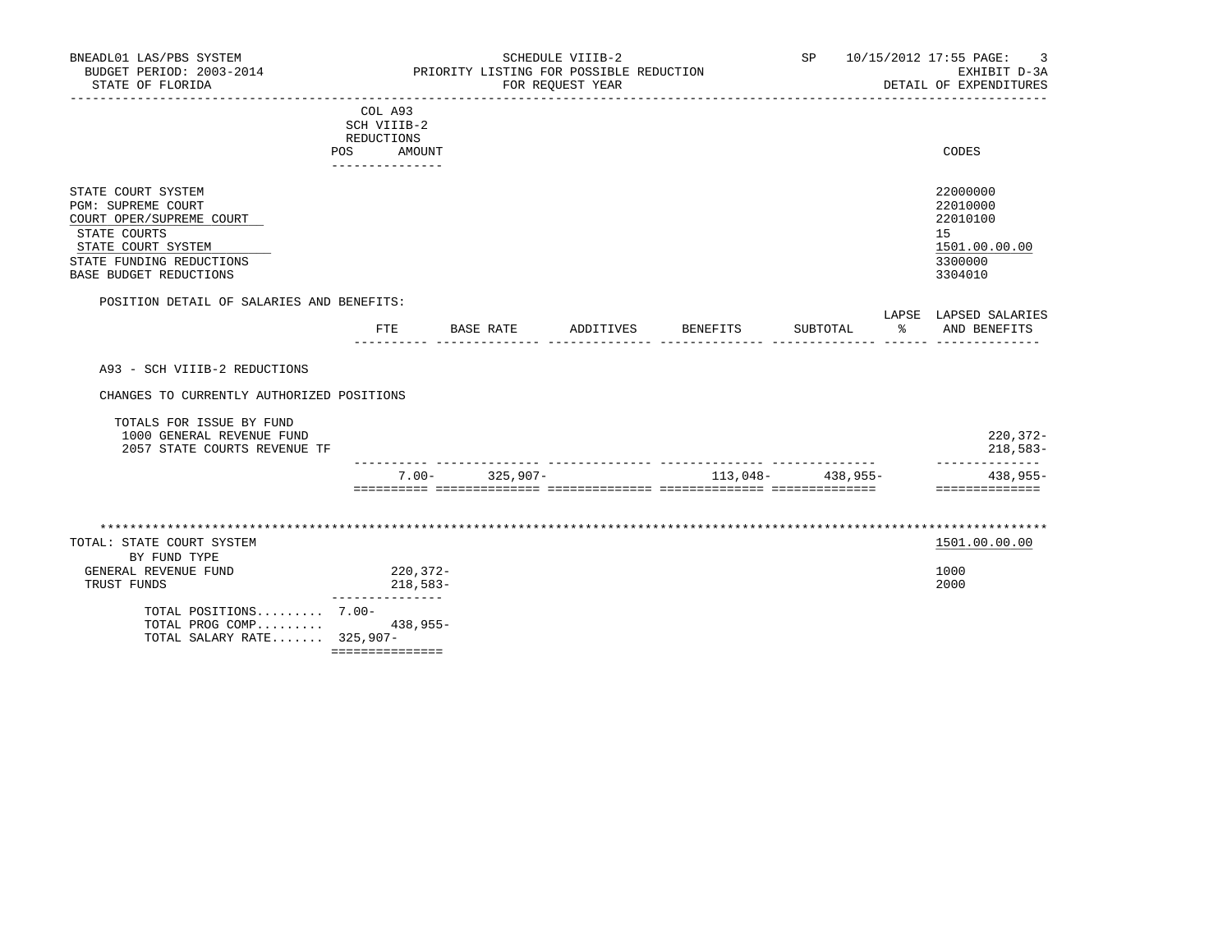| BNEADL01 LAS/PBS SYSTEM<br>BUDGET PERIOD: 2003-2014<br>STATE OF FLORIDA                                                                                                                                                     | SCHEDULE VIIIB-2<br>PRIORITY LISTING FOR POSSIBLE REDUCTION<br>FOR REOUEST YEAR | SP<br>10/15/2012 17:55 PAGE:<br>4<br>EXHIBIT D-3A<br>DETAIL OF EXPENDITURES             |
|-----------------------------------------------------------------------------------------------------------------------------------------------------------------------------------------------------------------------------|---------------------------------------------------------------------------------|-----------------------------------------------------------------------------------------|
|                                                                                                                                                                                                                             | COL A93<br>SCH VIIIB-2<br>REDUCTIONS<br>POS<br>AMOUNT                           | CODES                                                                                   |
|                                                                                                                                                                                                                             | --------------                                                                  |                                                                                         |
| STATE COURT SYSTEM<br>PGM: SUPREME COURT<br>EXECUTIVE DIR/SUPPORT SVCS<br>GOV OPERATIONS/SUPPORT<br>EXEC LEADERSHIP/SUPPRT SVC<br>STATE FUNDING REDUCTIONS<br>BASE BUDGET REDUCTIONS<br>SALARY RATE<br>SALARY RATE 628,303- | ===============                                                                 | 22000000<br>22010000<br>22010200<br>16<br>1602.00.00.00<br>3300000<br>3304010<br>000000 |
| SALARIES AND BENEFITS                                                                                                                                                                                                       |                                                                                 | 010000                                                                                  |
| GENERAL REVENUE FUND<br>ADMINISTRATIVE TRUST FUND<br>STATE COURTS REVENUE TF<br>COURT EDUCATION TRUST FUND                                                                                                                  | 345,393-<br>22,447-<br>314,393-<br>164,061-                                     | 1000<br>2021<br>2057<br>2146                                                            |
| TOTAL POSITIONS 13.50-<br>TOTAL APPRO                                                                                                                                                                                       | $846.294-$                                                                      |                                                                                         |
| TOTAL: BASE BUDGET REDUCTIONS<br>TOTAL POSITIONS 13.50-<br>TOTAL ISSUE<br>TOTAL SALARY RATE 628,303-                                                                                                                        | ===============<br>$846, 294-$                                                  | 3304010                                                                                 |
|                                                                                                                                                                                                                             |                                                                                 |                                                                                         |

SCH VIIIB-2 NARR 13-14 NARRATIVE: IT COMPONENT? NO

 The completion of this Schedule by the State Courts System is strictly to comply with Fiscal Year 2013-2014 Legislative Budget Request Instructions and should in no way be construed as an offer of reductions on the part of the courts. Clearly, such reductions as provided herein are not a viable alternative for the continued operations of the judicial branch. The reduction information is provided only in order to demonstrate the magnitude of the cut and to further explain how the judicial branch of government in Florida simply could not function with the resulting draconian cuts in court staff.

 Due to previous cuts, the only area left for the State Courts System to meet the reduction targets is in the salary and benefits category which means eliminating FTE. The information provided herein reflects that impact. Over 48% of the General Revenue and State Courts Revenue Trust Fund salary budget is dedicated to judicial salaries and benefits with the remaining funding attributed to staff salaries. To assure Florida citizens of their constitutional right of access to the courts without sale, denial or delay, no reduction option is available to the courts in terms of reducing judicial officers. For this reason, and in order to describe the impact of the reduction, the reduction target for the General Revenue Fund and the State Courts Revenue Trust Fund are combimed. The total number of 362.5 FTE (12% of staff) to be reduced, is clearly a staff reduction the judicial branch in Florida cannot sustain.

 A staff cut of this magnitude resulting from a 5% reduction would critically impair court efficiency. Besides providing staff that coordinate and directly provide constitutional due process services (expert witness, court reporting, and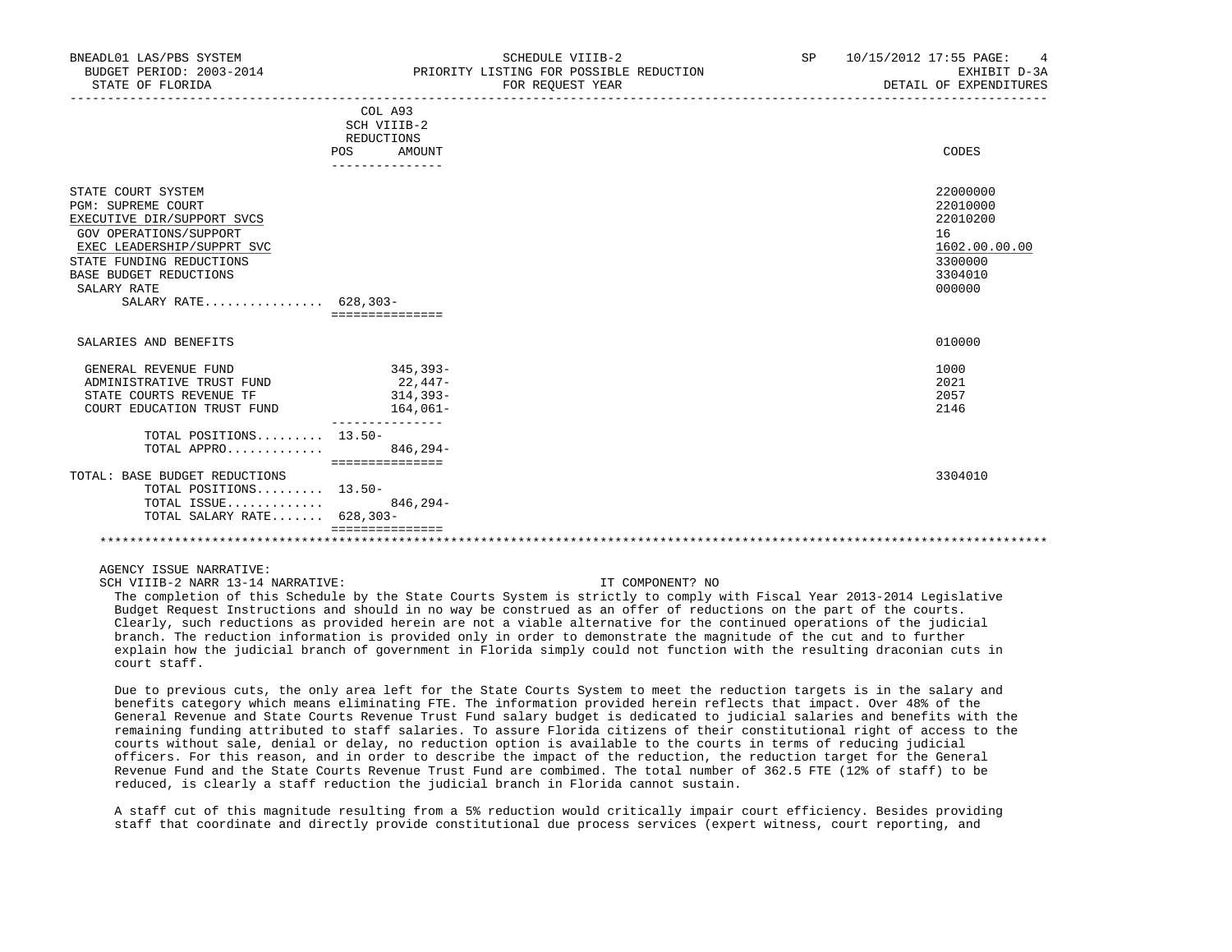-----------------------------------------------------------------------------------------------------------------------------------

|            | COL A93     |       |
|------------|-------------|-------|
|            | SCH VIIIB-2 |       |
| REDUCTIONS |             |       |
| POS        | AMOUNT      | CODES |

| STATE COURT SYSTEM         | 22000000      |
|----------------------------|---------------|
| PGM: SUPREME COURT         | 22010000      |
| EXECUTIVE DIR/SUPPORT SVCS | 22010200      |
| GOV OPERATIONS/SUPPORT     | 16            |
| EXEC LEADERSHIP/SUPPRT SVC | 1602.00.00.00 |
| STATE FUNDING REDUCTIONS   | 3300000       |
| BASE BUDGET REDUCTIONS     | 3304010       |

 court interpreting), the Florida State Courts System's case managers, magistrates, hearing officers, law clerks, judicial assistants, mediators, and administrators all contribute numerous efficiencies in the processing of cases. For example, as one circuit judge noted regarding the effect of reduced case managers on pro se litigants: "The first thing is we can't help them. There is confusion and the wrong things are filed. So there are delays and additional costs." For the appellate courts, a district court of appeal chief judge noted that further staff reductions could mean delays in terms of years or even decades in the disposition of cases.

 The negative impact of further reducing court staff extends much further than the civil case backlog and economic losses. As stated in a report issued in August, 2011 by the American Bar Association Task Force on Preservation of the Justice System: "When there is a general sense of order and justice, the court systems are taken for granted. When they begin to fail, faith in the entire system of government deteriorates The court crisis affects more than the justice system. It compromises citizen's faith in our government."

 Again, strictly in order to comply with the Legislative Budget Request instructions, the reduction targets are shown in this Schedule and the impact on FTE is also provided. The methodology for reaching the FTE reductions was to divide the reduction target by the average salary in each budget entity to determine the number of FTE's that would need to be cut to meet the target. (The average salary calculation excluded judicial and constitutional positions.) The Grants and Donations Trust Fund reduction (\$15,967) has been removed from the trust fund target reduction as these funds are restricted by the grantors.

 Please see companion issue # 3304010 also filed in Budget Entities 22010100, 22100600, 22300100, and 22300200, Program Component 1501.00.00.00; and Budget Entity 22350100, Program Component 1601.00.00.00. \*\*\*\*\*\*\*\*\*\*\*\*\*\*\*\*\*\*\*\*\*\*\*\*\*\*\*\*\*\*\*\*\*\*\*\*\*\*\*\*\*\*\*\*\*\*\*\*\*\*\*\*\*\*\*\*\*\*\*\*\*\*\*\*\*\*\*\*\*\*\*\*\*\*\*\*\*\*\*\*\*\*\*\*\*\*\*\*\*\*\*\*\*\*\*\*\*\*\*\*\*\*\*\*\*\*\*\*\*\*\*\*\*\*\*\*\*\*\*\*\*\*\*\*\*\*\*

|                                                        | FTE      | BASE RATE  | ADDITIVES | BENEFITS  | SUBTOTAL         | LAPSE<br>°≈ | LAPSED SALARIES<br>AND BENEFITS |
|--------------------------------------------------------|----------|------------|-----------|-----------|------------------|-------------|---------------------------------|
| A93 - SCH VIIIB-2 REDUCTIONS                           |          |            |           |           |                  |             |                                 |
|                                                        |          |            |           |           |                  |             |                                 |
| P101 PROPOSED CLASS CODE                               |          |            |           |           |                  |             |                                 |
| C1003 001                                              | $5.50 -$ | $256.514-$ |           | 88,879-   | $345,393 - 0.00$ |             | $345,393-$                      |
| CHANGES TO CURRENTLY AUTHORIZED POSITIONS<br>C1004 001 | $5.00 -$ | $233.548-$ |           | $80.845-$ | $314,393 - 0.00$ |             | $314,393-$                      |
| C1005 001                                              | $2.50 -$ | 122,857-   |           | $41,204-$ | $164.061 - 0.00$ |             | $164,061-$                      |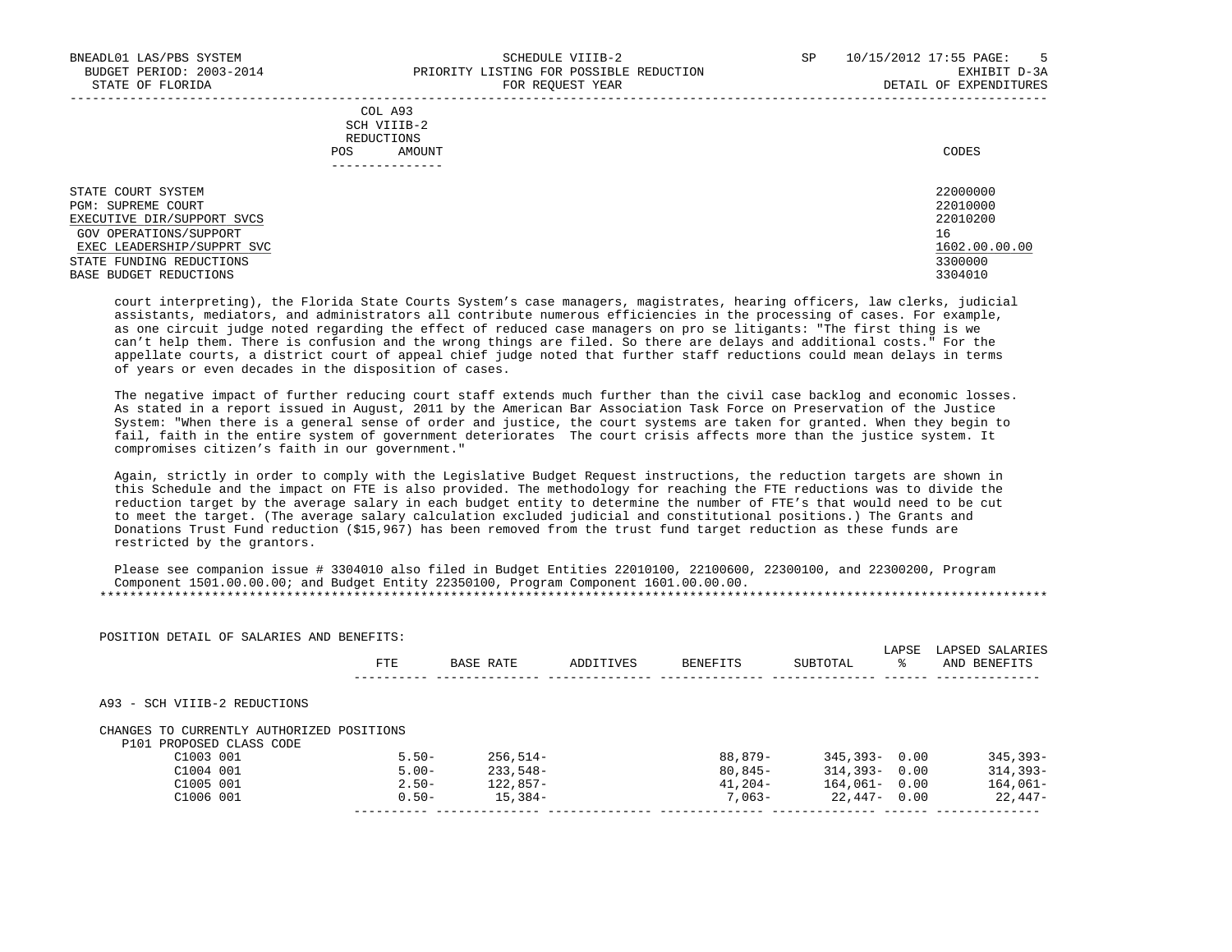| STATE COURT SYSTEM         | 22000000      |
|----------------------------|---------------|
| PGM: SUPREME COURT         | 22010000      |
| EXECUTIVE DIR/SUPPORT SVCS | 22010200      |
| GOV OPERATIONS/SUPPORT     | 16            |
| EXEC LEADERSHIP/SUPPRT SVC | 1602.00.00.00 |
| STATE FUNDING REDUCTIONS   | 3300000       |
| BASE BUDGET REDUCTIONS     | 3304010       |

|          |  |  | ------- | .   |
|----------|--|--|---------|-----|
| mmt<br>. |  |  |         |     |
|          |  |  |         | --- |

A93 - SCH VIIIB-2 REDUCTIONS

CHANGES TO CURRENTLY AUTHORIZED POSITIONS

|                                 | $13.50 -$ | $628.303 -$ | 217,991- | 846,294- | $846.294-$ |
|---------------------------------|-----------|-------------|----------|----------|------------|
| 2021 ADMINISTRATIVE TRUST FUND  |           |             |          |          | $22.447-$  |
| 2146 COURT EDUCATION TRUST FUND |           |             |          |          | $164,061-$ |
| 2057 STATE COURTS REVENUE TF    |           |             |          |          | $314,393-$ |
| 1000 GENERAL REVENUE FUND       |           |             |          |          | $345,393-$ |
| TOTALS FOR ISSUE BY FUND        |           |             |          |          |            |

 \*\*\*\*\*\*\*\*\*\*\*\*\*\*\*\*\*\*\*\*\*\*\*\*\*\*\*\*\*\*\*\*\*\*\*\*\*\*\*\*\*\*\*\*\*\*\*\*\*\*\*\*\*\*\*\*\*\*\*\*\*\*\*\*\*\*\*\*\*\*\*\*\*\*\*\*\*\*\*\*\*\*\*\*\*\*\*\*\*\*\*\*\*\*\*\*\*\*\*\*\*\*\*\*\*\*\*\*\*\*\*\*\*\*\*\*\*\*\*\*\*\*\*\*\*\*\* TOTAL: EXEC LEADERSHIP/SUPPRT SVC BY FUND TYPE GENERAL REVENUE FUND 345,393-<br>TRUST FUNDS 1000<br>2000 12000 500,901-TRUST FUNDS --------------- TOTAL POSITIONS......... 13.50- TOTAL PROG COMP......... 846,294- TOTAL SALARY RATE....... 628,303- ===============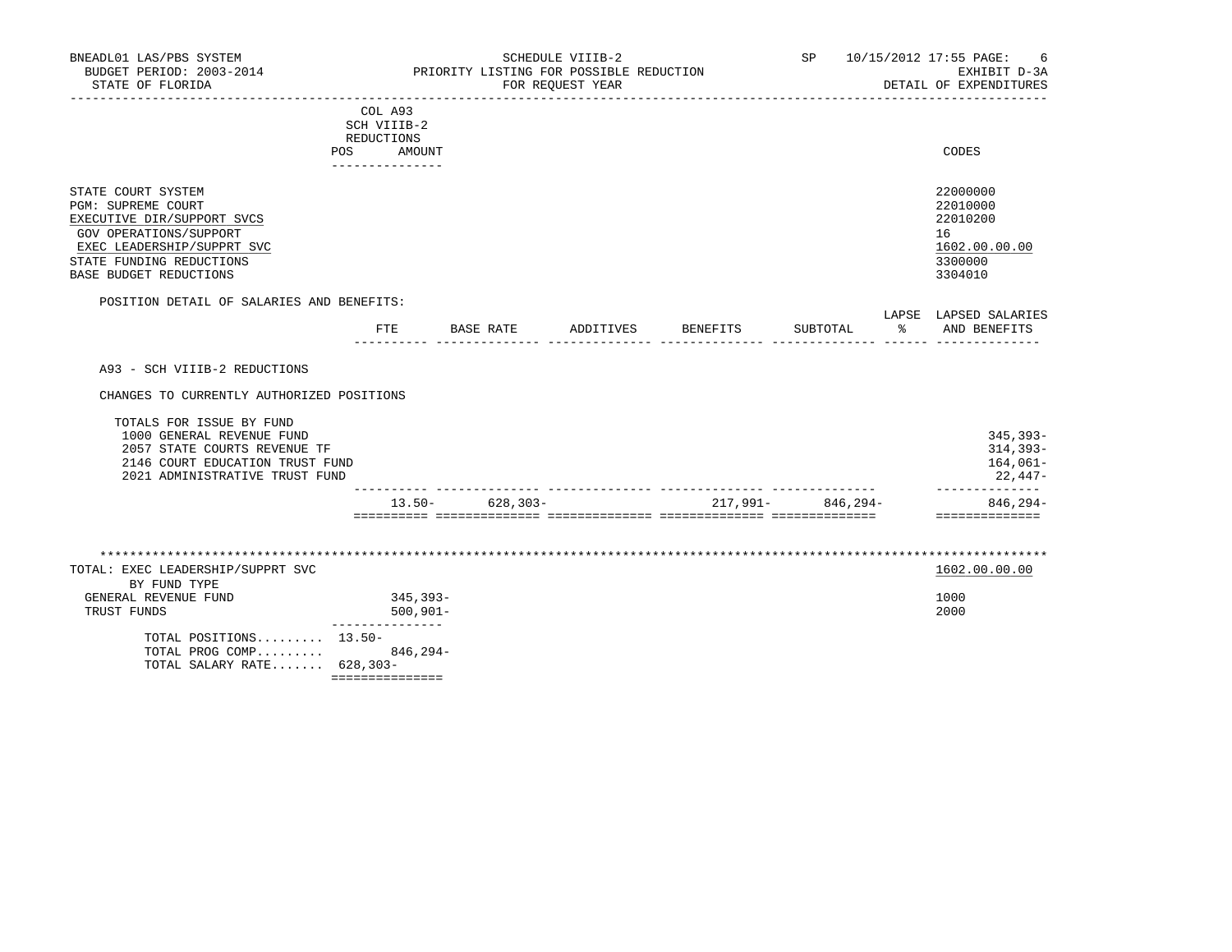| BNEADL01 LAS/PBS SYSTEM<br>BUDGET PERIOD: 2003-2014<br>STATE OF FLORIDA                                                                                                                                                    |                                                                          | SCHEDULE VIIIB-2<br>PRIORITY LISTING FOR POSSIBLE REDUCTION<br>FOR REQUEST YEAR | SP | 10/15/2012 17:55 PAGE: 7<br>EXHIBIT D-3A<br>DETAIL OF EXPENDITURES                      |
|----------------------------------------------------------------------------------------------------------------------------------------------------------------------------------------------------------------------------|--------------------------------------------------------------------------|---------------------------------------------------------------------------------|----|-----------------------------------------------------------------------------------------|
|                                                                                                                                                                                                                            | COL A93<br>SCH VIIIB-2<br>REDUCTIONS<br>POS<br>AMOUNT<br>--------------- |                                                                                 |    | CODES                                                                                   |
| STATE COURT SYSTEM<br>PGM: DIST COURTS OF APPEAL<br>COURT OPER/APPELLATE COURT<br>STATE COURTS<br>STATE COURT SYSTEM<br>STATE FUNDING REDUCTIONS<br><b>BASE BUDGET REDUCTIONS</b><br>SALARY RATE<br>SALARY RATE 1,473,070- | ================                                                         |                                                                                 |    | 22000000<br>22100000<br>22100600<br>15<br>1501.00.00.00<br>3300000<br>3304010<br>000000 |
| SALARIES AND BENEFITS                                                                                                                                                                                                      |                                                                          |                                                                                 |    | 010000                                                                                  |
| GENERAL REVENUE FUND<br>ADMINISTRATIVE TRUST FUND<br>STATE COURTS REVENUE TF                                                                                                                                               | 1,166,041–<br>$86,220-$<br>725,262-                                      |                                                                                 |    | 1000<br>2021<br>2057                                                                    |
| TOTAL POSITIONS 31.00-<br>TOTAL APPRO 1,977,523-                                                                                                                                                                           | ===============                                                          |                                                                                 |    |                                                                                         |
| TOTAL: BASE BUDGET REDUCTIONS<br>TOTAL POSITIONS 31.00-<br>TOTAL ISSUE $1,977,523-$<br>TOTAL SALARY RATE 1,473,070-                                                                                                        |                                                                          |                                                                                 |    | 3304010                                                                                 |
|                                                                                                                                                                                                                            |                                                                          |                                                                                 |    |                                                                                         |

SCH VIIIB-2 NARR 13-14 NARRATIVE: IT COMPONENT? NO

 The completion of this Schedule by the State Courts System is strictly to comply with Fiscal Year 2013-2014 Legislative Budget Request Instructions and should in no way be construed as an offer of reductions on the part of the courts. Clearly, such reductions as provided herein are not a viable alternative for the continued operations of the judicial branch. The reduction information is provided only in order to demonstrate the magnitude of the cut and to further explain how the judicial branch of government in Florida simply could not function with the resulting draconian cuts in court staff.

 Due to previous cuts, the only area left for the State Courts System to meet the reduction targets is in the salary and benefits category which means eliminating FTE. The information provided herein reflects that impact. Over 48% of the General Revenue and State Courts Revenue Trust Fund salary budget is dedicated to judicial salaries and benefits with the remaining funding attributed to staff salaries. To assure Florida citizens of their constitutional right of access to the courts without sale, denial or delay, no reduction option is available to the courts in terms of reducing judicial officers. For this reason, and in order to describe the impact of the reduction, the reduction target for the General Revenue Fund and the State Courts Revenue Trust Fund are combimed. The total number of 362.5 FTE (12% of staff) to be reduced, is clearly a staff reduction the judicial branch in Florida cannot sustain.

 A staff cut of this magnitude resulting from a 5% reduction would critically impair court efficiency. Besides providing staff that coordinate and directly provide constitutional due process services (expert witness, court reporting, and court interpreting), the Florida State Courts System's case managers, magistrates, hearing officers, law clerks, judicial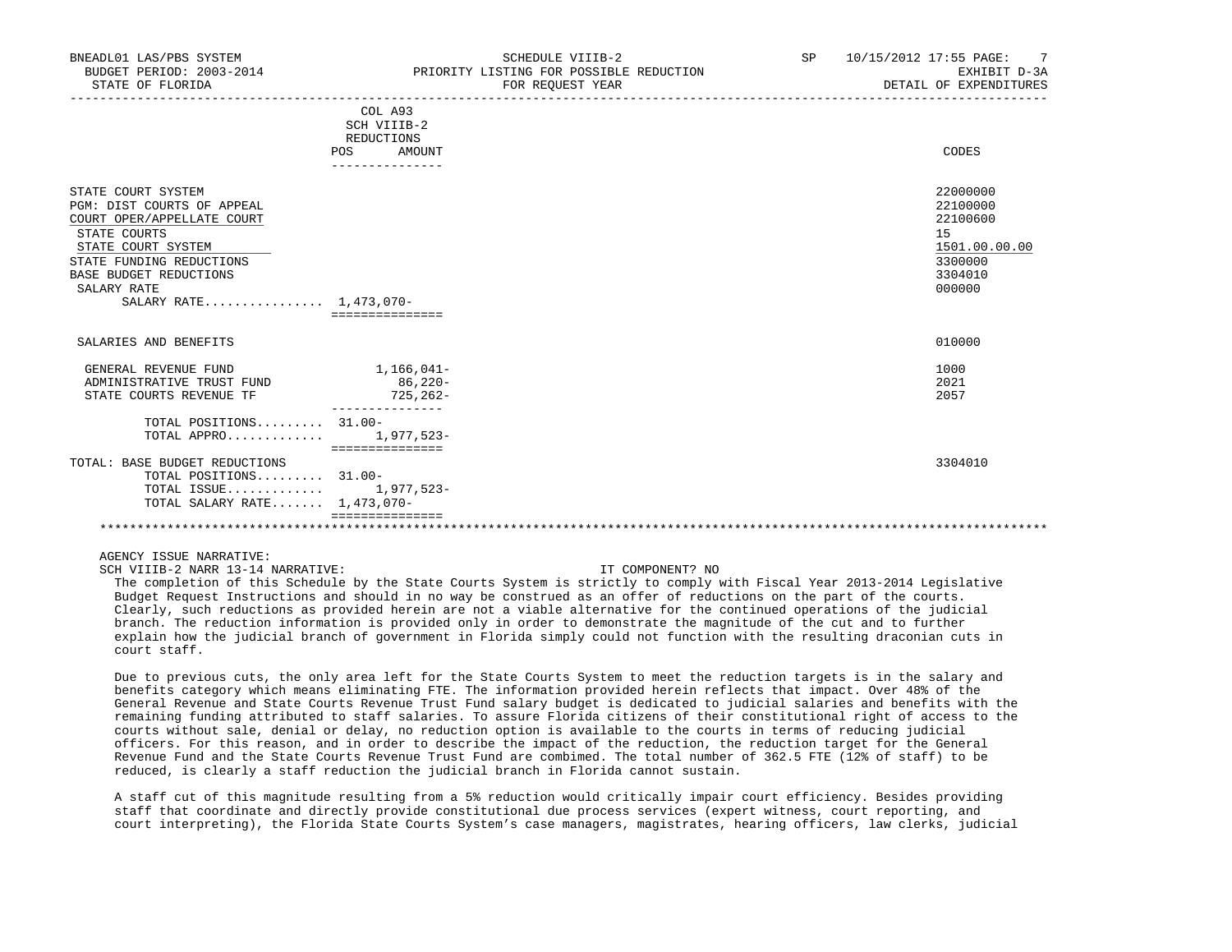|     | COL A93          |       |
|-----|------------------|-------|
|     | SCH VIIIB-2      |       |
|     | REDUCTIONS       |       |
| POS | AMOUNT           | CODES |
|     | ________________ |       |
|     |                  |       |

| STATE COURT SYSTEM         | 22000000      |
|----------------------------|---------------|
| PGM: DIST COURTS OF APPEAL | 22100000      |
| COURT OPER/APPELLATE COURT | 22100600      |
| STATE COURTS               | 15            |
| STATE COURT SYSTEM         | 1501.00.00.00 |
| STATE FUNDING REDUCTIONS   | 3300000       |
| BASE BUDGET REDUCTIONS     | 3304010       |

 assistants, mediators, and administrators all contribute numerous efficiencies in the processing of cases. For example, as one circuit judge noted regarding the effect of reduced case managers on pro se litigants: "The first thing is we can't help them. There is confusion and the wrong things are filed. So there are delays and additional costs." For the appellate courts, a district court of appeal chief judge noted that further staff reductions could mean delays in terms of years or even decades in the disposition of cases.

 The negative impact of further reducing court staff extends much further than the civil case backlog and economic losses. As stated in a report issued in August, 2011 by the American Bar Association Task Force on Preservation of the Justice System: "When there is a general sense of order and justice, the court systems are taken for granted. When they begin to fail, faith in the entire system of government deteriorates The court crisis affects more than the justice system. It compromises citizen's faith in our government."

 Again, strictly in order to comply with the Legislative Budget Request instructions, the reduction targets are shown in this Schedule and the impact on FTE is also provided. The methodology for reaching the FTE reductions was to divide the reduction target by the average salary in each budget entity to determine the number of FTE's that would need to be cut to meet the target. (The average salary calculation excluded judicial and constitutional positions.) The Grants and Donations Trust Fund reduction (\$15,967) has been removed from the trust fund target reduction as these funds are restricted by the grantors.

 Please see companion issue # 3304010 also filed in Budget Entity 22010200, Program Component 1602.00.00.00; Budget Entities 22010100, 22300100, and 22300200, Program Component 1501.00.00.00; and Budget Entity 22350100, Program Component 1601.00.00.00.

|                                                        | FTE.      | BASE RATE   | ADDITIVES | BENEFITS | SUBTOTAL   | LAPSE<br>°≈ | LAPSED SALARIES<br>AND BENEFITS |
|--------------------------------------------------------|-----------|-------------|-----------|----------|------------|-------------|---------------------------------|
| A93 - SCH VIIIB-2 REDUCTIONS                           |           |             |           |          |            |             |                                 |
|                                                        |           |             |           |          |            |             |                                 |
| P101 PROPOSED CLASS CODE                               |           |             |           |          |            |             |                                 |
| C1007 001                                              | $18.50 -$ | $866.599 -$ |           | 299,442- | 1,166,041– | 0.00        |                                 |
| CHANGES TO CURRENTLY AUTHORIZED POSITIONS<br>C1008 001 | $11.50 -$ | $539.074 -$ |           | 186,188- | 725,262-   | 0.00        | 1,166,041-<br>$725.262 -$       |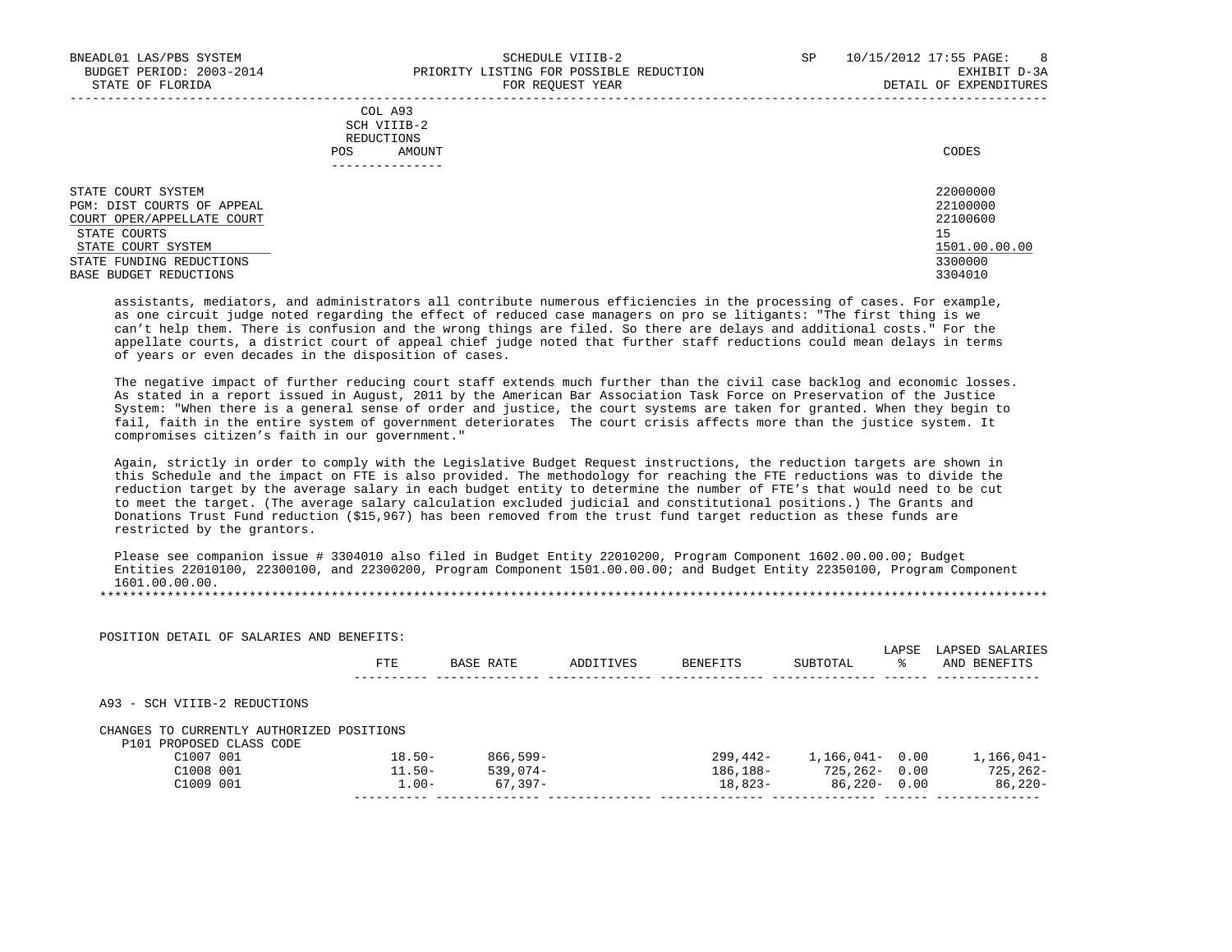| BNEADL01 LAS/PBS SYSTEM<br>BUDGET PERIOD: 2003-2014<br>STATE OF FLORIDA                                                                                                    |                                                                                 | SCHEDULE VIIIB-2<br>PRIORITY LISTING FOR POSSIBLE REDUCTION<br>FOR REOUEST YEAR |  |  |  | SP 10/15/2012 17:55 PAGE: 9<br>EXHIBIT D-3A<br>DETAIL OF EXPENDITURES         |
|----------------------------------------------------------------------------------------------------------------------------------------------------------------------------|---------------------------------------------------------------------------------|---------------------------------------------------------------------------------|--|--|--|-------------------------------------------------------------------------------|
|                                                                                                                                                                            | COL A93<br>SCH VIIIB-2<br>REDUCTIONS<br><b>POS</b><br>AMOUNT<br>--------------- |                                                                                 |  |  |  | CODES                                                                         |
| STATE COURT SYSTEM<br>PGM: DIST COURTS OF APPEAL<br>COURT OPER/APPELLATE COURT<br>STATE COURTS<br>STATE COURT SYSTEM<br>STATE FUNDING REDUCTIONS<br>BASE BUDGET REDUCTIONS |                                                                                 |                                                                                 |  |  |  | 22000000<br>22100000<br>22100600<br>15<br>1501.00.00.00<br>3300000<br>3304010 |
|                                                                                                                                                                            |                                                                                 |                                                                                 |  |  |  |                                                                               |
| POSITION DETAIL OF SALARIES AND BENEFITS:                                                                                                                                  | $_{\rm FTE}$                                                                    |                                                                                 |  |  |  | LAPSE LAPSED SALARIES                                                         |
| A93 - SCH VIIIB-2 REDUCTIONS<br>CHANGES TO CURRENTLY AUTHORIZED POSITIONS<br>TOTALS FOR ISSUE BY FUND                                                                      |                                                                                 |                                                                                 |  |  |  |                                                                               |
| 1000 GENERAL REVENUE FUND<br>2057 STATE COURTS REVENUE TF<br>2021 ADMINISTRATIVE TRUST FUND                                                                                |                                                                                 |                                                                                 |  |  |  | 1,166,041-<br>725,262-<br>86,220-<br>--------------                           |

| TOTAL: STATE COURT SYSTEM                                                 |            | 1501.00.00.00 |  |
|---------------------------------------------------------------------------|------------|---------------|--|
| BY FUND TYPE                                                              |            |               |  |
| GENERAL REVENUE FUND                                                      | 1,166,041- | 1000          |  |
| TRUST FUNDS                                                               | 811,482-   | 2000          |  |
| TOTAL POSITIONS 31.00-<br>TOTAL PROG COMP<br>TOTAL SALARY RATE 1,473,070- | 1,977,523- |               |  |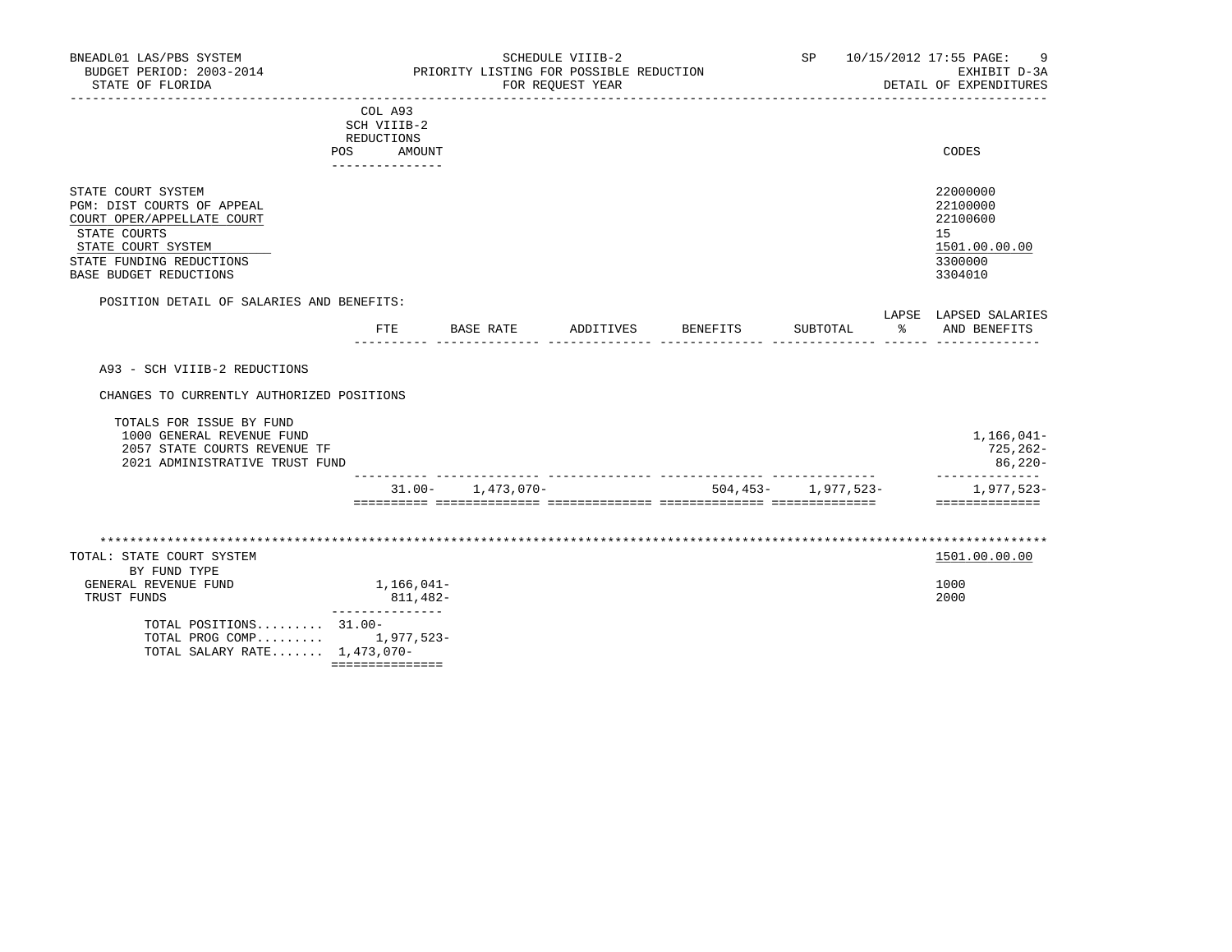| BNEADL01 LAS/PBS SYSTEM<br>BUDGET PERIOD: 2003-2014<br>STATE OF FLORIDA                                                                                                                                           |                                                                          | SCHEDULE VIIIB-2<br>PRIORITY LISTING FOR POSSIBLE REDUCTION<br>FOR REOUEST YEAR | SP | 10/15/2012 17:55 PAGE: 10<br>EXHIBIT D-3A<br>DETAIL OF EXPENDITURES                     |
|-------------------------------------------------------------------------------------------------------------------------------------------------------------------------------------------------------------------|--------------------------------------------------------------------------|---------------------------------------------------------------------------------|----|-----------------------------------------------------------------------------------------|
|                                                                                                                                                                                                                   | COL A93<br>SCH VIIIB-2<br>REDUCTIONS<br>POS<br>AMOUNT<br>--------------- |                                                                                 |    | CODES                                                                                   |
| STATE COURT SYSTEM<br><b>PGM: TRIAL COURTS</b><br>CT OPER/CIRCUIT CTS<br>STATE COURTS<br>STATE COURT SYSTEM<br>STATE FUNDING REDUCTIONS<br><b>BASE BUDGET REDUCTIONS</b><br>SALARY RATE<br>SALARY RATE 9,861,313- | ================                                                         |                                                                                 |    | 22000000<br>22300000<br>22300100<br>15<br>1501.00.00.00<br>3300000<br>3304010<br>000000 |
| SALARIES AND BENEFITS                                                                                                                                                                                             |                                                                          |                                                                                 |    | 010000                                                                                  |
| GENERAL REVENUE FUND<br>ADMINISTRATIVE TRUST FUND<br>STATE COURTS REVENUE TF                                                                                                                                      | 10,724,586-<br>58,815-<br>2,749,744-                                     |                                                                                 |    | 1000<br>2021<br>2057                                                                    |
| TOTAL POSITIONS $236.50-$<br>TOTAL APPRO $13.533.145-$                                                                                                                                                            | ===============                                                          |                                                                                 |    |                                                                                         |
| TOTAL: BASE BUDGET REDUCTIONS<br>TOTAL POSITIONS 236.50-<br>TOTAL ISSUE 13,533,145-<br>TOTAL SALARY RATE 9,861,313-                                                                                               |                                                                          |                                                                                 |    | 3304010                                                                                 |
|                                                                                                                                                                                                                   |                                                                          |                                                                                 |    |                                                                                         |

SCH VIIIB-2 NARR 13-14 NARRATIVE: IT COMPONENT? NO

 The completion of this Schedule by the State Courts System is strictly to comply with Fiscal Year 2013-2014 Legislative Budget Request Instructions and should in no way be construed as an offer of reductions on the part of the courts. Clearly, such reductions as provided herein are not a viable alternative for the continued operations of the judicial branch. The reduction information is provided only in order to demonstrate the magnitude of the cut and to further explain how the judicial branch of government in Florida simply could not function with the resulting draconian cuts in court staff.

 Due to previous cuts, the only area left for the State Courts System to meet the reduction targets is in the salary and benefits category which means eliminating FTE. The information provided herein reflects that impact. Over 48% of the General Revenue and State Courts Revenue Trust Fund salary budget is dedicated to judicial salaries and benefits with the remaining funding attributed to staff salaries. To assure Florida citizens of their constitutional right of access to the courts without sale, denial or delay, no reduction option is available to the courts in terms of reducing judicial officers. For this reason, and in order to describe the impact of the reduction, the reduction target for the General Revenue Fund and the State Courts Revenue Trust Fund are combimed. The total number of 362.5 FTE (12% of staff) to be reduced, is clearly a staff reduction the judicial branch in Florida cannot sustain.

 A staff cut of this magnitude resulting from a 5% reduction would critically impair court efficiency. Besides providing staff that coordinate and directly provide constitutional due process services (expert witness, court reporting, and court interpreting), the Florida State Courts System's case managers, magistrates, hearing officers, law clerks, judicial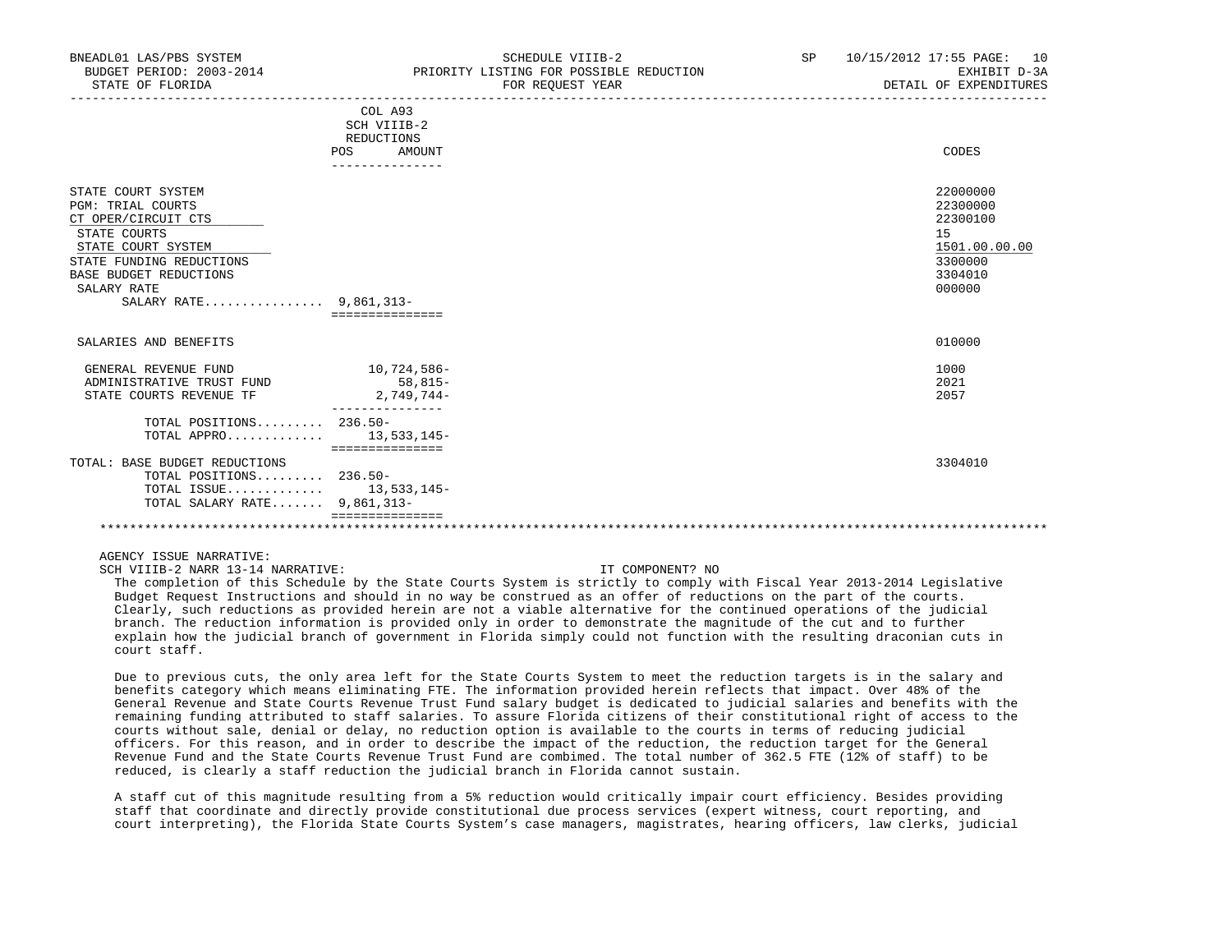|                           |     | COL A93      |          |
|---------------------------|-----|--------------|----------|
|                           |     | SCH VIIIB-2  |          |
|                           |     | REDUCTIONS   |          |
|                           | POS | AMOUNT       | CODES    |
|                           |     | ------------ |          |
|                           |     |              |          |
| <b>CTATE COUPT CVCTEM</b> |     |              | 22000000 |

STATE COURT SYSTEM 22000000 PGM: TRIAL COURTS 22300000<br>CT OPER/CIRCUIT CTS 22300100 CT OPER/CIRCUIT CTS 223<br>
STATE COURTS 15 STATE COURTS AND RESIDENCE AND RESIDENCE AND RESIDENCE AND RESIDENCE AND RESIDENCE AND RESIDENCE AND RESIDENCE  $\frac{\text{STATE} \quad \text{COURT} \quad \text{SYSTEM}}{3300000}$   $\frac{1501.00.00000}{3300000}$ STATE FUNDING REDUCTIONS 3300000 NEWSLET AND STATE STATE FUNDING REDUCTIONS AND STATE STATE REDUCTIONS AND STATE STATE STATE OF STATE STATE STATE STATE STATE STATE STATE STATE STATE STATE STATE STATE STATE STATE STATE STAT BASE BUDGET REDUCTIONS

 assistants, mediators, and administrators all contribute numerous efficiencies in the processing of cases. For example, as one circuit judge noted regarding the effect of reduced case managers on pro se litigants: "The first thing is we can't help them. There is confusion and the wrong things are filed. So there are delays and additional costs." For the appellate courts, a district court of appeal chief judge noted that further staff reductions could mean delays in terms of years or even decades in the disposition of cases.

 The negative impact of further reducing court staff extends much further than the civil case backlog and economic losses. As stated in a report issued in August, 2011 by the American Bar Association Task Force on Preservation of the Justice System: "When there is a general sense of order and justice, the court systems are taken for granted. When they begin to fail, faith in the entire system of government deteriorates The court crisis affects more than the justice system. It compromises citizen's faith in our government."

 Again, strictly in order to comply with the Legislative Budget Request instructions, the reduction targets are shown in this Schedule and the impact on FTE is also provided. The methodology for reaching the FTE reductions was to divide the reduction target by the average salary in each budget entity to determine the number of FTE's that would need to be cut to meet the target. (The average salary calculation excluded judicial and constitutional positions.) The Grants and Donations Trust Fund reduction (\$15,967) has been removed from the trust fund target reduction as these funds are restricted by the grantors.

 Please see companion issue # 3304010 also filed in Budget Entity 22010200, Program Component 1602.00.00.00; Budget Entities 22010100, 22100600, and 22300200, Program Component 1501.00.00.00; and Budget Entity 22350100, Program Component 1601.00.00.00.

|                                                        | FTE        | BASE RATE  | ADDITIVES | <b>BENEFITS</b> | SUBTOTAL            | LAPSE<br>ႜ | LAPSED SALARIES<br>AND BENEFITS |
|--------------------------------------------------------|------------|------------|-----------|-----------------|---------------------|------------|---------------------------------|
| A93 - SCH VIIIB-2 REDUCTIONS                           |            |            |           |                 |                     |            |                                 |
|                                                        |            |            |           |                 |                     |            |                                 |
| P101 PROPOSED CLASS CODE                               |            |            |           |                 |                     |            |                                 |
| CHANGES TO CURRENTLY AUTHORIZED POSITIONS<br>C1010 001 | $187.50 -$ | 7,814,042- |           | 2,910,544-      | $10,724,586 - 0.00$ |            | 10,724,586-                     |
| C1011 001                                              | $48.00 -$  | 2,004,163- |           | 745,581-        | 2,749,744- 0.00     |            | 2,749,744-                      |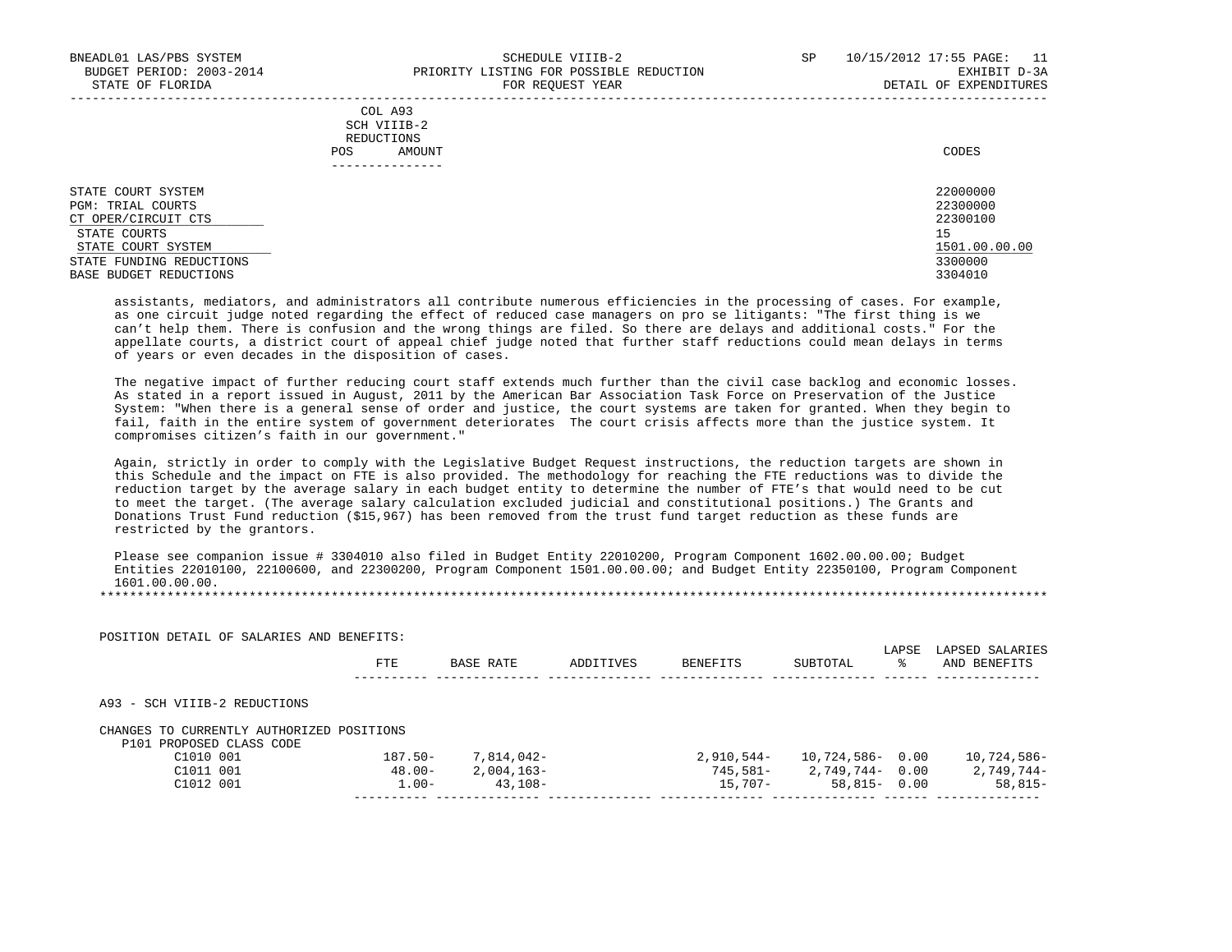| STATE COURT SYSTEM       | 22000000      |
|--------------------------|---------------|
| PGM: TRIAL COURTS        | 22300000      |
| CT OPER/CIRCUIT CTS      | 22300100      |
| STATE COURTS             | 15            |
| STATE COURT SYSTEM       | 1501.00.00.00 |
| STATE FUNDING REDUCTIONS | 3300000       |
| BASE BUDGET REDUCTIONS   | 3304010       |

|                       |  |   | חים ה | --- |
|-----------------------|--|---|-------|-----|
| <b>LEADE</b><br>سم عا |  | . |       | ⊿NT |
|                       |  |   |       | --- |

A93 - SCH VIIIB-2 REDUCTIONS

CHANGES TO CURRENTLY AUTHORIZED POSITIONS

|                                | $236.50 -$ | 9,861,313- | 3,671,832- 13,533,145- | 13,533,145-  |
|--------------------------------|------------|------------|------------------------|--------------|
| 2021 ADMINISTRATIVE TRUST FUND |            |            |                        | $58.815-$    |
| 2057 STATE COURTS REVENUE TF   |            |            |                        | $2.749.744-$ |
| 1000 GENERAL REVENUE FUND      |            |            |                        | 10,724,586-  |
| TOTALS FOR ISSUE BY FUND       |            |            |                        |              |

| TOTAL: STATE COURT SYSTEM      |              | 1501.00.00.00 |
|--------------------------------|--------------|---------------|
| BY FUND TYPE                   |              |               |
| GENERAL REVENUE FUND           | 10,724,586-  | 1000          |
| TRUST FUNDS                    | $2,808,559-$ | 2000          |
| TOTAL POSITIONS 236.50-        |              |               |
| TOTAL PROG COMP $13,533,145-$  |              |               |
| TOTAL SALARY RATE $9,861,313-$ |              |               |
|                                |              |               |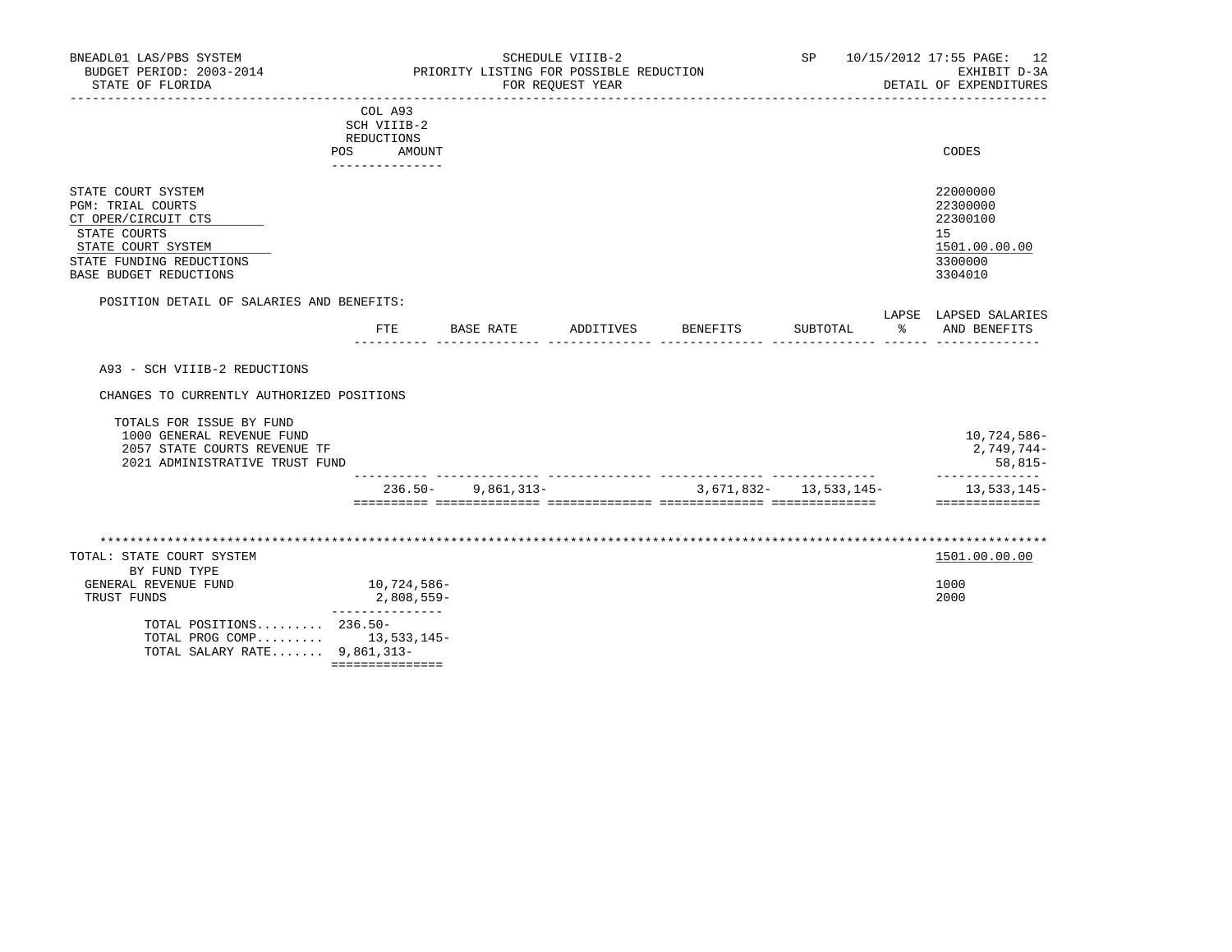| BNEADL01 LAS/PBS SYSTEM<br>BUDGET PERIOD: 2003-2014<br>STATE OF FLORIDA                                                                                                                                   |                                                                          | SCHEDULE VIIIB-2<br>PRIORITY LISTING FOR POSSIBLE REDUCTION<br>FOR REOUEST YEAR | SP | 10/15/2012 17:55 PAGE: 13<br>EXHIBIT D-3A<br>DETAIL OF EXPENDITURES                     |
|-----------------------------------------------------------------------------------------------------------------------------------------------------------------------------------------------------------|--------------------------------------------------------------------------|---------------------------------------------------------------------------------|----|-----------------------------------------------------------------------------------------|
|                                                                                                                                                                                                           | COL A93<br>SCH VIIIB-2<br>REDUCTIONS<br>POS<br>AMOUNT<br>--------------- |                                                                                 |    | CODES                                                                                   |
| STATE COURT SYSTEM<br><b>PGM: TRIAL COURTS</b><br>CT OPER/COUNTY CTS<br>STATE COURTS<br>STATE COURT SYSTEM<br>STATE FUNDING REDUCTIONS<br>BASE BUDGET REDUCTIONS<br>SALARY RATE<br>SALARY RATE 2,612,233- | ===============                                                          |                                                                                 |    | 22000000<br>22300000<br>22300200<br>15<br>1501.00.00.00<br>3300000<br>3304010<br>000000 |
| SALARIES AND BENEFITS                                                                                                                                                                                     |                                                                          |                                                                                 |    | 010000                                                                                  |
| GENERAL REVENUE FUND<br>STATE COURTS REVENUE TF                                                                                                                                                           | $3,389,421-$<br>310,987-                                                 |                                                                                 |    | 1000<br>2057                                                                            |
| TOTAL POSITIONS 74.00-<br>TOTAL APPRO 3,700,408-                                                                                                                                                          | ===============                                                          |                                                                                 |    |                                                                                         |
| TOTAL: BASE BUDGET REDUCTIONS<br>TOTAL POSITIONS 74.00-<br>TOTAL ISSUE<br>TOTAL SALARY RATE $2,612,233-$                                                                                                  | $3,700,408-$                                                             |                                                                                 |    | 3304010                                                                                 |
|                                                                                                                                                                                                           |                                                                          |                                                                                 |    |                                                                                         |

SCH VIIIB-2 NARR 13-14 NARRATIVE: IT COMPONENT? NO

 The completion of this Schedule by the State Courts System is strictly to comply with Fiscal Year 2013-2014 Legislative Budget Request Instructions and should in no way be construed as an offer of reductions on the part of the courts. Clearly, such reductions as provided herein are not a viable alternative for the continued operations of the judicial branch. The reduction information is provided only in order to demonstrate the magnitude of the cut and to further explain how the judicial branch of government in Florida simply could not function with the resulting draconian cuts in court staff.

 Due to previous cuts, the only area left for the State Courts System to meet the reduction targets is in the salary and benefits category which means eliminating FTE. The information provided herein reflects that impact. Over 48% of the General Revenue and State Courts Revenue Trust Fund salary budget is dedicated to judicial salaries and benefits with the remaining funding attributed to staff salaries. To assure Florida citizens of their constitutional right of access to the courts without sale, denial or delay, no reduction option is available to the courts in terms of reducing judicial officers. For this reason, and in order to describe the impact of the reduction, the reduction target for the General Revenue Fund and the State Courts Revenue Trust Fund are combimed. The total number of 362.5 FTE (12% of staff) to be reduced, is clearly a staff reduction the judicial branch in Florida cannot sustain.

 A staff cut of this magnitude resulting from a 5% reduction would critically impair court efficiency. Besides providing staff that coordinate and directly provide constitutional due process services (expert witness, court reporting, and court interpreting), the Florida State Courts System's case managers, magistrates, hearing officers, law clerks, judicial assistants, mediators, and administrators all contribute numerous efficiencies in the processing of cases. For example,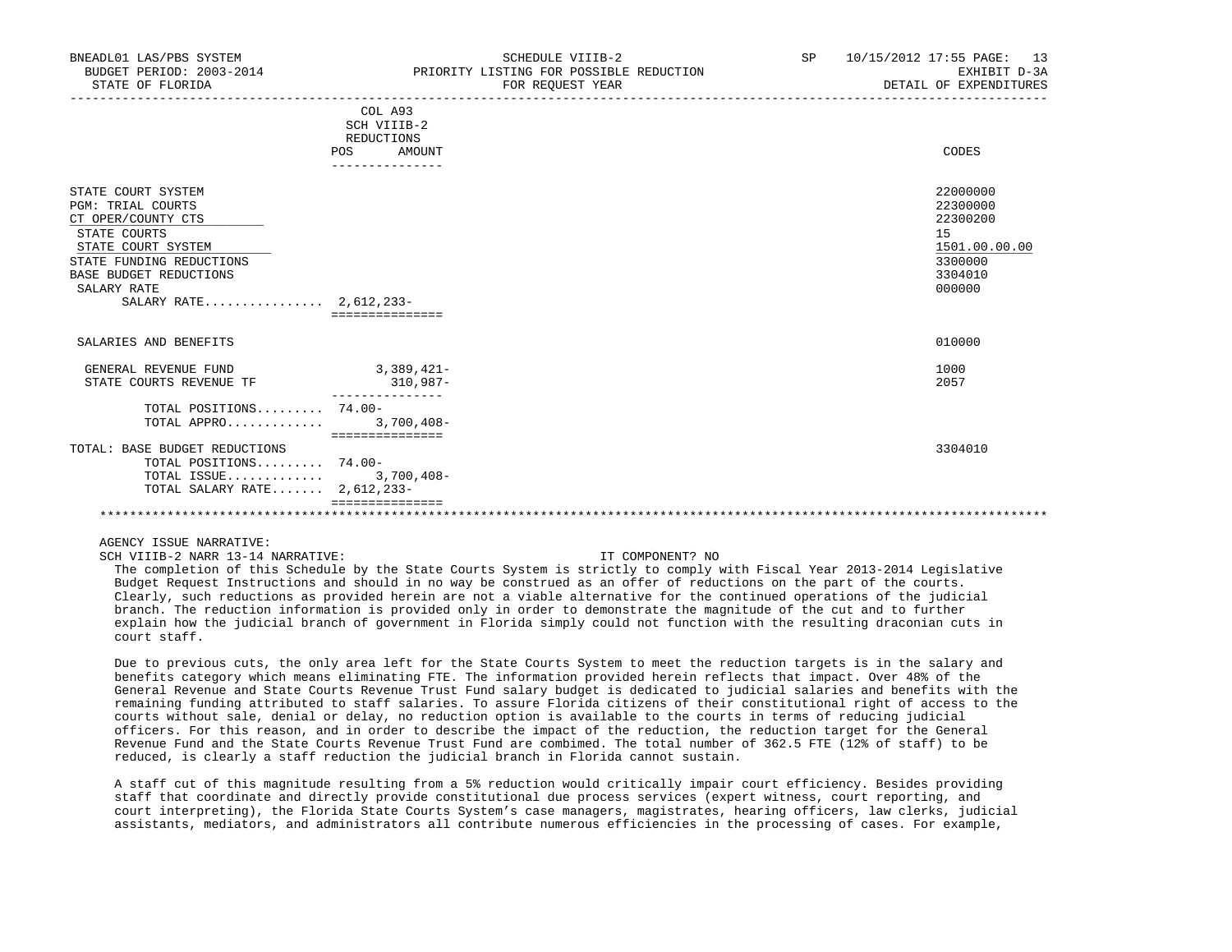|     | COL A93        |       |
|-----|----------------|-------|
|     | SCH VIIIB-2    |       |
|     | REDUCTIONS     |       |
| POS | AMOUNT         | CODES |
|     | -------------- |       |
|     |                |       |

STATE COURT SYSTEM 22000000 PGM: TRIAL COURTS 22300000<br>CT OPER/COUNTY CTS 22300200 CT OPER/COUNTY CTS 223<br>
STATE COURTS 15 STATE COURTS AND RESIDENCE AND RESIDENCE AND RESIDENCE AND RESIDENCE AND RESIDENCE AND RESIDENCE AND RESIDENCE  $\frac{\text{STATE} \quad \text{COURT} \quad \text{SYSTEM}}{3300000}$   $\frac{1501.00.00000}{3300000}$ STATE FUNDING REDUCTIONS 3300000 NEWSLET AND STATE STATE FUNDING REDUCTIONS AND STATE STATE REDUCTIONS AND STATE STATE STATE OF STATE STATE STATE STATE STATE STATE STATE STATE STATE STATE STATE STATE STATE STATE STATE STAT BASE BUDGET REDUCTIONS

 as one circuit judge noted regarding the effect of reduced case managers on pro se litigants: "The first thing is we can't help them. There is confusion and the wrong things are filed. So there are delays and additional costs." For the appellate courts, a district court of appeal chief judge noted that further staff reductions could mean delays in terms of years or even decades in the disposition of cases.

 The negative impact of further reducing court staff extends much further than the civil case backlog and economic losses. As stated in a report issued in August, 2011 by the American Bar Association Task Force on Preservation of the Justice System: "When there is a general sense of order and justice, the court systems are taken for granted. When they begin to fail, faith in the entire system of government deteriorates The court crisis affects more than the justice system. It compromises citizen's faith in our government."

 Again, strictly in order to comply with the Legislative Budget Request instructions, the reduction targets are shown in this Schedule and the impact on FTE is also provided. The methodology for reaching the FTE reductions was to divide the reduction target by the average salary in each budget entity to determine the number of FTE's that would need to be cut to meet the target. (The average salary calculation excluded judicial and constitutional positions.) The Grants and Donations Trust Fund reduction (\$15,967) has been removed from the trust fund target reduction as these funds are restricted by the grantors.

 Please see companion issue # 3304010 also filed in Budget Entity 22010200, Program Component 1602.00.00.00; Budget Entities 22010100, 22100600, and 22300100, Program Component 1501.00.00.00; and Budget Entity 22350100, Program Component 1601.00.00.00.

| POSITION DETAIL OF SALARIES AND BENEFITS:                             |           |            |           |                 |                    | LAPSE | LAPSED SALARIES |
|-----------------------------------------------------------------------|-----------|------------|-----------|-----------------|--------------------|-------|-----------------|
|                                                                       | FTE       | BASE RATE  | ADDITIVES | <b>BENEFITS</b> | SUBTOTAL           | °≈    | AND BENEFITS    |
| A93 - SCH VIIIB-2 REDUCTIONS                                          |           |            |           |                 |                    |       |                 |
| CHANGES TO CURRENTLY AUTHORIZED POSITIONS<br>P101 PROPOSED CLASS CODE |           |            |           |                 |                    |       |                 |
| C1013001                                                              | $68.00 -$ | 2,390,722- |           | 998,699-        | $3,389,421 - 0.00$ |       | $3,389,421-$    |
| C1014 001                                                             | $6.00 -$  | $221.511-$ |           | 89,476-         | $310.987 - 0.00$   |       | $310.987 -$     |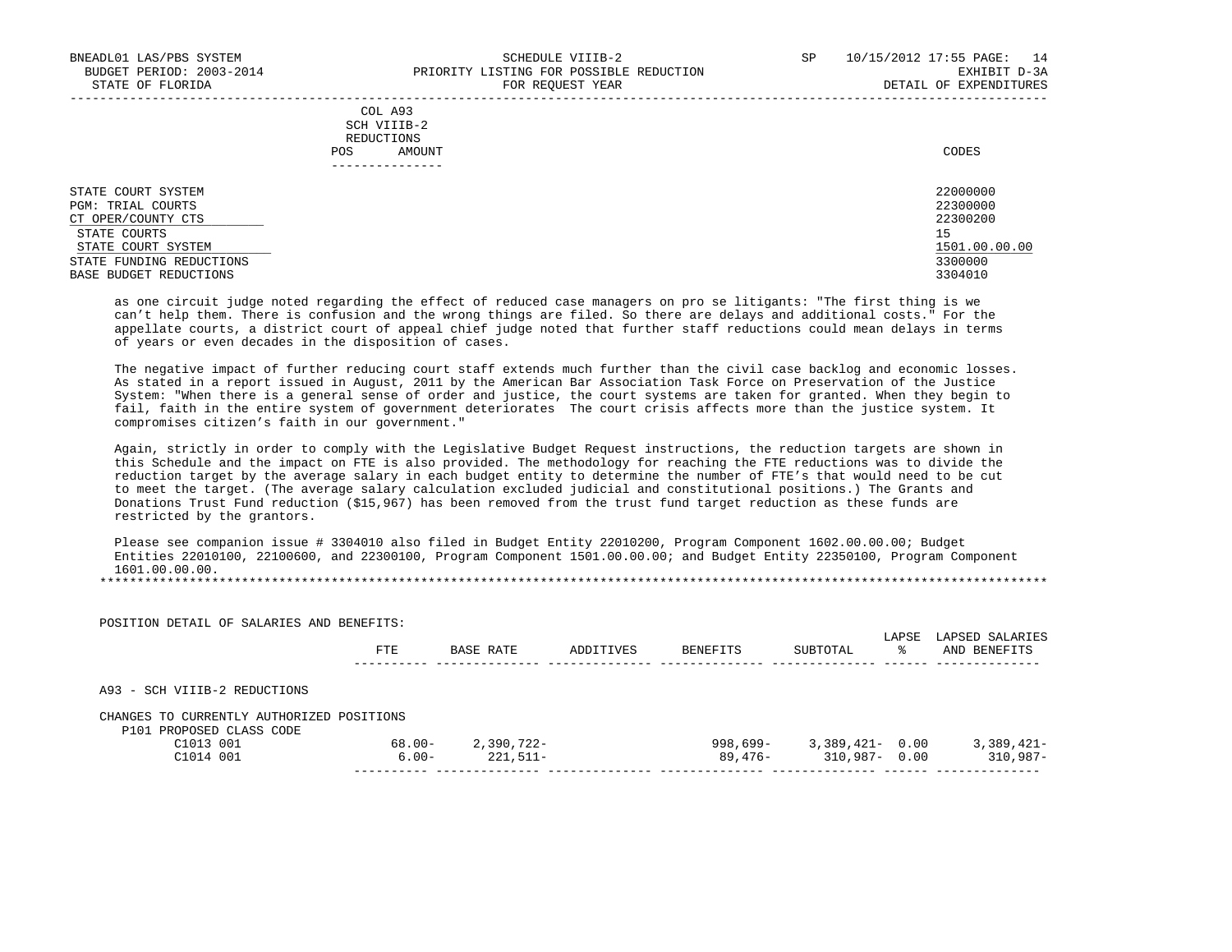| BNEADL01 LAS/PBS SYSTEM<br>BUDGET PERIOD: 2003-2014                                                                                                              |                                                                   |                       | SCHEDULE VIIIB-2<br>PRIORITY LISTING FOR POSSIBLE REDUCTION |          | SP                                         |    | 10/15/2012 17:55 PAGE: 15<br>EXHIBIT D-3A                                     |
|------------------------------------------------------------------------------------------------------------------------------------------------------------------|-------------------------------------------------------------------|-----------------------|-------------------------------------------------------------|----------|--------------------------------------------|----|-------------------------------------------------------------------------------|
| STATE OF FLORIDA                                                                                                                                                 |                                                                   |                       | FOR REOUEST YEAR                                            |          |                                            |    | DETAIL OF EXPENDITURES                                                        |
| <b>POS</b>                                                                                                                                                       | COL A93<br>SCH VIIIB-2<br>REDUCTIONS<br>AMOUNT<br>--------------- |                       |                                                             |          |                                            |    | CODES                                                                         |
| STATE COURT SYSTEM<br><b>PGM: TRIAL COURTS</b><br>CT OPER/COUNTY CTS<br>STATE COURTS<br>STATE COURT SYSTEM<br>STATE FUNDING REDUCTIONS<br>BASE BUDGET REDUCTIONS |                                                                   |                       |                                                             |          |                                            |    | 22000000<br>22300000<br>22300200<br>15<br>1501.00.00.00<br>3300000<br>3304010 |
| POSITION DETAIL OF SALARIES AND BENEFITS:                                                                                                                        |                                                                   |                       |                                                             |          |                                            |    | LAPSE LAPSED SALARIES                                                         |
|                                                                                                                                                                  | FTE                                                               | BASE RATE             | ADDITIVES                                                   | BENEFITS | SUBTOTAL<br>------ -------------- ------ - | ႜၟ | AND BENEFITS                                                                  |
| A93 - SCH VIIIB-2 REDUCTIONS<br>CHANGES TO CURRENTLY AUTHORIZED POSITIONS                                                                                        |                                                                   |                       |                                                             |          |                                            |    |                                                                               |
| TOTALS FOR ISSUE BY FUND<br>1000 GENERAL REVENUE FUND<br>2057 STATE COURTS REVENUE TF                                                                            |                                                                   |                       |                                                             |          |                                            |    | $3,389,421-$<br>310,987-<br>______________                                    |
|                                                                                                                                                                  |                                                                   | $74.00 - 2.612.233 -$ |                                                             |          | 1,088,175 - 3,700,408 -                    |    | $3,700,408-$<br>==============                                                |
|                                                                                                                                                                  |                                                                   |                       |                                                             |          |                                            |    |                                                                               |
| TOTAL: STATE COURT SYSTEM                                                                                                                                        |                                                                   |                       |                                                             |          |                                            |    | 1501.00.00.00                                                                 |
| BY FUND TYPE<br>GENERAL REVENUE FUND<br>TRUST FUNDS                                                                                                              | $3,389,421-$<br>310,987-                                          |                       |                                                             |          |                                            |    | 1000<br>2000                                                                  |
| TOTAL POSITIONS 74.00-<br>TOTAL PROG COMP 3,700,408-<br>TOTAL SALARY RATE $2,612,233-$                                                                           | ---------------                                                   |                       |                                                             |          |                                            |    |                                                                               |

===============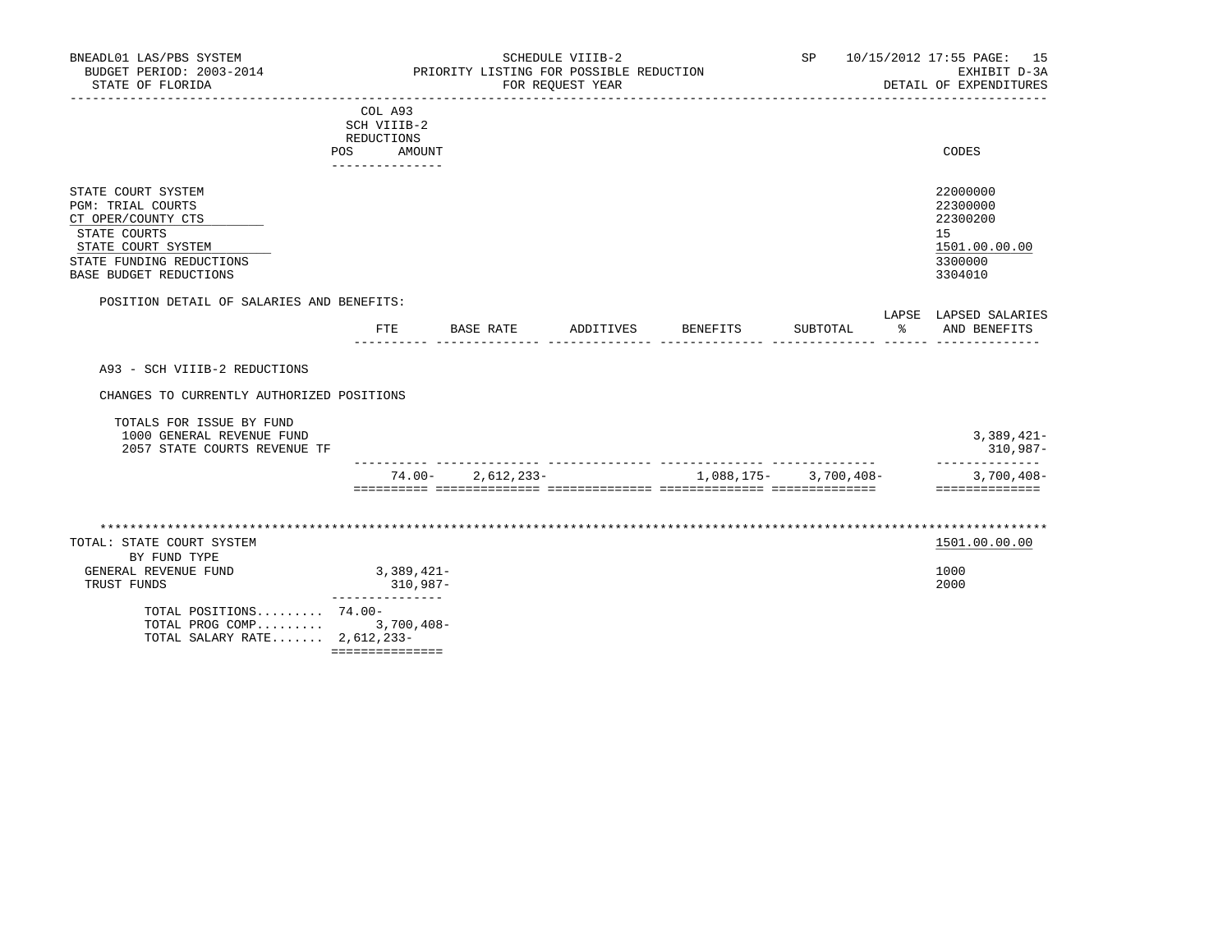| BNEADL01 LAS/PBS SYSTEM<br>BUDGET PERIOD: 2003-2014<br>STATE OF FLORIDA                                                                                                                                                        | SCHEDULE VIIIB-2<br>PRIORITY LISTING FOR POSSIBLE REDUCTION<br>FOR REOUEST YEAR | SP | 16<br>10/15/2012 17:55 PAGE:<br>EXHIBIT D-3A<br>DETAIL OF EXPENDITURES                  |
|--------------------------------------------------------------------------------------------------------------------------------------------------------------------------------------------------------------------------------|---------------------------------------------------------------------------------|----|-----------------------------------------------------------------------------------------|
|                                                                                                                                                                                                                                | COL A93<br>SCH VIIIB-2<br>REDUCTIONS<br>AMOUNT<br>POS                           |    | CODES                                                                                   |
| STATE COURT SYSTEM<br>PGM: JUDICIAL QUALIF COMM<br>JUDICIAL OUAL COMM OPERTNS<br>GOV OPERATIONS/SUPPORT<br>GOVERNMENTAL OPERATIONS<br>STATE FUNDING REDUCTIONS<br>BASE BUDGET REDUCTIONS<br>SALARY RATE<br>SALARY RATE 35,525- | ===============                                                                 |    | 22000000<br>22350000<br>22350100<br>16<br>1601.00.00.00<br>3300000<br>3304010<br>000000 |
| SALARIES AND BENEFITS<br>GENERAL REVENUE FUND                                                                                                                                                                                  | $.50-$<br>$45.172 -$                                                            |    | 010000<br>1000                                                                          |
| TOTAL: BASE BUDGET REDUCTIONS<br>TOTAL POSITIONS .50-<br>TOTAL ISSUE<br>TOTAL SALARY RATE 35,525-                                                                                                                              | ===============<br>$45, 172 -$                                                  |    | 3304010                                                                                 |
|                                                                                                                                                                                                                                |                                                                                 |    |                                                                                         |

SCH VIIIB-2 NARR 13-14 NARRATIVE: IT COMPONENT? NO

 The completion of this Schedule by the State Courts System is strictly to comply with Fiscal Year 2013-2014 Legislative Budget Request Instructions and should in no way be construed as an offer of reductions on the part of the courts. Clearly, such reductions as provided herein are not a viable alternative for the continued operations of the judicial branch. The reduction information is provided only in order to demonstrate the magnitude of the cut and to further explain how the judicial branch of government in Florida simply could not function with the resulting draconian cuts in court staff.

 Due to previous cuts, the only area left for the State Courts System to meet the reduction targets is in the salary and benefits category which means eliminating FTE. The information provided herein reflects that impact. Over 48% of the General Revenue and State Courts Revenue Trust Fund salary budget is dedicated to judicial salaries and benefits with the remaining funding attributed to staff salaries. To assure Florida citizens of their constitutional right of access to the courts without sale, denial or delay, no reduction option is available to the courts in terms of reducing judicial officers. For this reason, and in order to describe the impact of the reduction, the reduction target for the General Revenue Fund and the State Courts Revenue Trust Fund are combimed. The total number of 362.5 FTE (12% of staff) to be reduced, is clearly a staff reduction the judicial branch in Florida cannot sustain.

 A staff cut of this magnitude resulting from a 5% reduction would critically impair court efficiency. Besides providing staff that coordinate and directly provide constitutional due process services (expert witness, court reporting, and court interpreting), the Florida State Courts System's case managers, magistrates, hearing officers, law clerks, judicial assistants, mediators, and administrators all contribute numerous efficiencies in the processing of cases. For example, as one circuit judge noted regarding the effect of reduced case managers on pro se litigants: "The first thing is we can't help them. There is confusion and the wrong things are filed. So there are delays and additional costs." For the appellate courts, a district court of appeal chief judge noted that further staff reductions could mean delays in terms of years or even decades in the disposition of cases.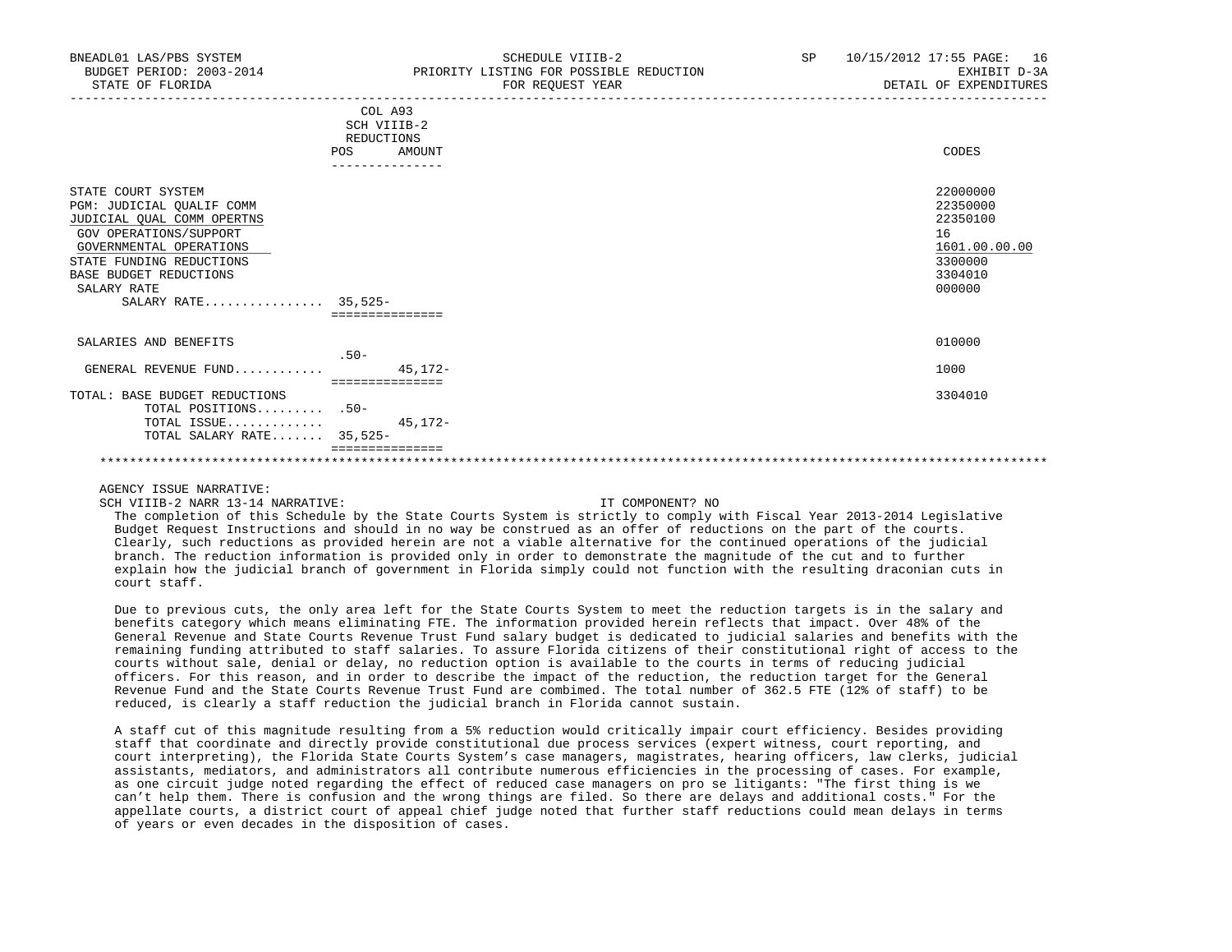-----------------------------------------------------------------------------------------------------------------------------------

|     | COL A93                                                                                                                        |       |
|-----|--------------------------------------------------------------------------------------------------------------------------------|-------|
|     | SCH VIIIB-2<br>the contract of the contract of the contract of the contract of the contract of the contract of the contract of |       |
|     | REDUCTIONS                                                                                                                     |       |
| POS | AMOUNT                                                                                                                         | CODES |
|     |                                                                                                                                |       |

| STATE COURT SYSTEM         | 22000000      |
|----------------------------|---------------|
| PGM: JUDICIAL OUALIF COMM  | 22350000      |
| JUDICIAL OUAL COMM OPERTNS | 22350100      |
| GOV OPERATIONS/SUPPORT     | 16            |
| GOVERNMENTAL OPERATIONS    | 1601.00.00.00 |
| STATE FUNDING REDUCTIONS   | 3300000       |
| BASE BUDGET REDUCTIONS     | 3304010       |

 The negative impact of further reducing court staff extends much further than the civil case backlog and economic losses. As stated in a report issued in August, 2011 by the American Bar Association Task Force on Preservation of the Justice System: "When there is a general sense of order and justice, the court systems are taken for granted. When they begin to fail, faith in the entire system of government deteriorates The court crisis affects more than the justice system. It compromises citizen's faith in our government."

 Again, strictly in order to comply with the Legislative Budget Request instructions, the reduction targets are shown in this Schedule and the impact on FTE is also provided. The methodology for reaching the FTE reductions was to divide the reduction target by the average salary in each budget entity to determine the number of FTE's that would need to be cut to meet the target. (The average salary calculation excluded judicial and constitutional positions.) The Grants and Donations Trust Fund reduction (\$15,967) has been removed from the trust fund target reduction as these funds are restricted by the grantors.

 Please see companion issue # 3304010 also filed in Budget Entity 22010200, Program Component 1602.00.00.00; Budget Entities 22010100, 22100600, 22300100, and 22300200, Program Component 1501.00.00.00. \*\*\*\*\*\*\*\*\*\*\*\*\*\*\*\*\*\*\*\*\*\*\*\*\*\*\*\*\*\*\*\*\*\*\*\*\*\*\*\*\*\*\*\*\*\*\*\*\*\*\*\*\*\*\*\*\*\*\*\*\*\*\*\*\*\*\*\*\*\*\*\*\*\*\*\*\*\*\*\*\*\*\*\*\*\*\*\*\*\*\*\*\*\*\*\*\*\*\*\*\*\*\*\*\*\*\*\*\*\*\*\*\*\*\*\*\*\*\*\*\*\*\*\*\*\*\*

| POSITION DETAIL OF SALARIES AND BENEFITS:                             |          |           |           |          | LAPSE                   | LAPSED SALARIES |
|-----------------------------------------------------------------------|----------|-----------|-----------|----------|-------------------------|-----------------|
|                                                                       | FTE      | BASE RATE | ADDITIVES | BENEFITS | ፟፠<br>SUBTOTAL          | AND BENEFITS    |
| A93 - SCH VIIIB-2 REDUCTIONS                                          |          |           |           |          |                         |                 |
| CHANGES TO CURRENTLY AUTHORIZED POSITIONS<br>P101 PROPOSED CLASS CODE |          |           |           |          |                         |                 |
| C1015 001                                                             | $0.50 -$ | 35,525-   |           |          | $9,647 - 45,172 - 0.00$ | 45,172-         |
| TOTALS FOR ISSUE BY FUND                                              |          |           |           |          |                         |                 |
| 1000 GENERAL REVENUE FUND                                             |          |           |           |          |                         | $45, 172 -$     |
|                                                                       | $0.50 -$ | 35,525-   |           | 9,647-   | 45,172-                 | 45,172-         |

\*\*\*\*\*\*\*\*\*\*\*\*\*\*\*\*\*\*\*\*\*\*\*\*\*\*\*\*\*\*\*\*\*\*\*\*\*\*\*\*\*\*\*\*\*\*\*\*\*\*\*\*\*\*\*\*\*\*\*\*\*\*\*\*\*\*\*\*\*\*\*\*\*\*\*\*\*\*\*\*\*\*\*\*\*\*\*\*\*\*\*\*\*\*\*\*\*\*\*\*\*\*\*\*\*\*\*\*\*\*\*\*\*\*\*\*\*\*\*\*\*\*\*\*\*\*\*

POSITION DETAIL OF SALARIES AND BENEFITS: